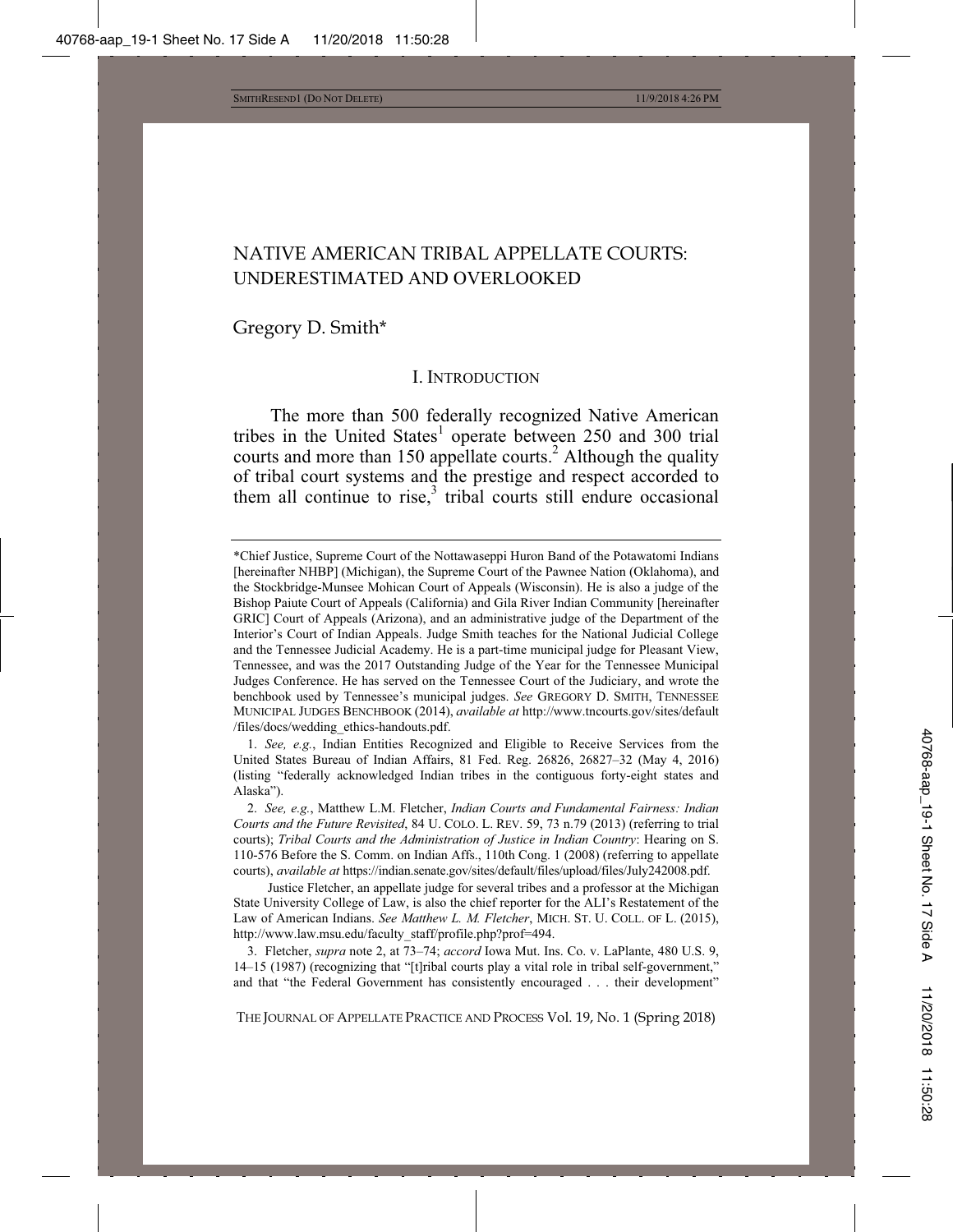condescension by non-tribal jurists.<sup>4</sup> Yet "[w]hen judges, either trial or appellate, treat parties or their lawyers with anything less than respect, it reflects poorly on both the individual judge and the judicial system a whole."<sup>5</sup> State and federal judges should not underestimate the Native American tribal court system.

The congressionally mandated federal policy to develop, fund, and support tribal courts in Indian Country is to include tribal appellate courts.<sup>6</sup> "Tribes that have trial courts typically

4*. See, e.g.*, Alvarez v. Tracy, 773 F.3d 1011, 1024 (9th Cir. 2014) (Kozinski, J., dissenting) (comparing tribal court unfavorably to "a tribunal run by marsupials"), *opinion withdrawn and replaced sub nom. Alvarez v. Lopez*, 835 F.3d 1024 (9th Cir. 2016) (replacing both majority and dissenting opinions).

All judges—federal, state, or tribal—would be wise to embrace the insights of Judge Côté on how appellate judges should conduct themselves. *See generally* J.E. Côté, *A Practical Guide to Appellate Judging*, 16 J. APP. PRAC.&PROCESS 15 (2015). Applying his advice will help judges avoid the dreaded "Black Robe Fever." *See, e.g.*, William Weisenberg, *Judicial Professionalism in a New Era of Judicial Selection: Improving the Election of Judges, Part II*, 56 MERCER L. REV. 859, 879 (2005) (describing this ailment, to which some judges are subject, as causing "horrible, condescending, arrogant, mean, [and] lazy" behavior on the bench). Judges should also remember that harsh words from the court land with a heavier blow than would the same sentiment offered by a private individual. *See, e.g.*, Diarmuid F. O'Scannlain, *A Decade of Reversal: The Ninth Circuit's Record in the Supreme Court Through October 2010*, 87 NOTRE DAME L. REV. 2165, 2174 (2012) (referring to "harsh tone" of Supreme Court opinion that uses "a shaming mechanism by which [the Court] picks the worst judicial offenders each year and loudly points out their errors for the public to see"). Tact is a must for appellate judges. *See e.g.*, Pasco M. Bowman, II, *A Tribute to the Honorable Richard Sheppard Arnold for his Service as Chief Judge of the United States Court of Appeals for the Eighth Circuit*, 1 J. APP. PRAC.&PROCESS 188, 188 (1999) (praising Judge Arnold's "tact, courtesy, good judgment, and respect for others").

5. Marshall L. Davidson, III, *Attracting Undue Scrutiny on Appeal: An Appellate Judge's Perspective*, 17 J. APP. PRAC. & PROCESS 177, 186 (2016). Sadly, "[h]istory proved that judges too were sometimes tyrants," Poulos v. N.H., 345 U.S. 395, 426 (1953) (Douglas & Black, JJ., dissenting), and as a matter of fact, the Oklahoma Constitution was partially tailored to negate the authority of an overly arrogant territorial supreme court justice. *See* Ex Parte Owens, 258 P. 758, 807 (Okla. Crim. App. 1927) (describing the justice as "a judicial tyrant"), *vacated*, Dancy v. Owens, 26 Okla. 37 (Okla. 1927).

6*. See generally* 25 U.S.C. §§ 3601–3631 (2018) (Indian Tribal Justice Act), *available at* uscode.house.gov (describing financial and technical support available to tribal justice systems); *see also id.* § 3602(8) (including tribal appellate courts and intertribal appellate courts in definition of tribal justice system); Simmonds v. Parks, 329 P.3d 995, 1012 (Alaska 2014) (recognizing that "[t]he federal policy of promoting tribal self-government

<sup>(</sup>citation omitted)); Santa Clara Pueblo v. Martinez, 436 U.S. 49, 65 (1978) (recognizing that "[t]ribal courts have repeatedly been recognized as appropriate forums for the exclusive adjudication of disputes affecting important personal and property interests of both Indians and non-Indians" (citations omitted)); In re Zemyan, 1987 Mont. Fort Peck Tribe LEXIS 2 at \*8 (Ft. Peck App. June 6, 1987) (pointing out that the "Tribal Counsel has gone to great lengths to raise the standard of its Tribal Court").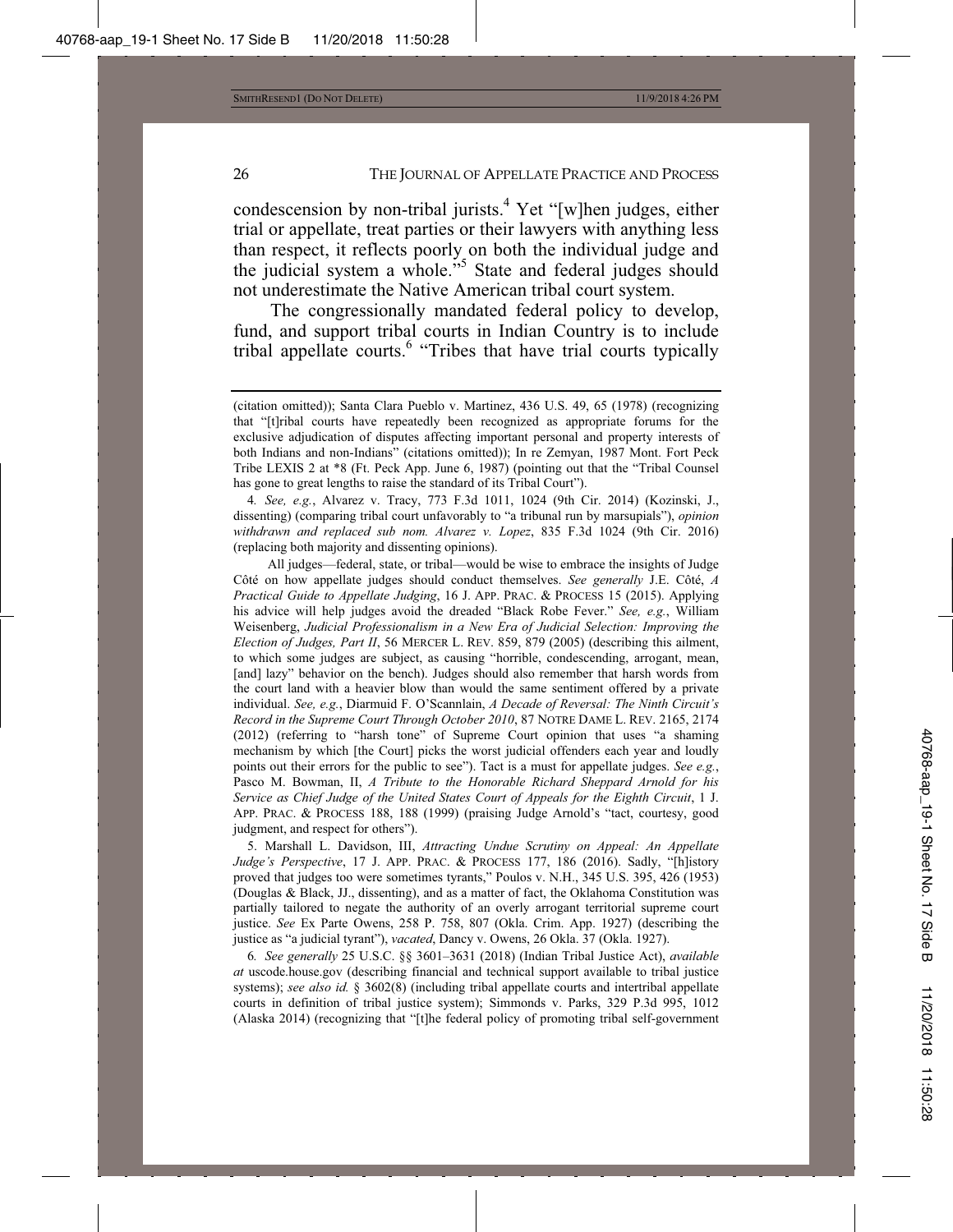also have an appellate court,"<sup>7</sup> although there is no federal requirement that a tribe have an appellate court if it has a trial court.<sup>8</sup> This essay will discuss some of the traits typical of tribal appellate courts to show both that the system is professional and that it deserves better recognition than tribal appellate courts currently receive.

## II. BACKGROUND: A SHORT HISTORY LESSON

There is a general perception that tribal appellate courts are a new and novel creation of the mid-twentieth through early twenty-first centuries.<sup>9</sup> This is wrong. Some scholars trace the roots of tribal courts to *Ex Parte Crow Dog*. 10 This presumption is also incorrect. While *Crow Dog* and the Indian Reorganization Act of  $1934<sup>11</sup>$  greatly bolstered the initiation of

9. *See, e.g.*, B. J. Jones, *Role of Indian Tribal Courts in the Justice System*, INDIAN COUNTRY CHILD TRAUMA CTR. 5 n.12 (Mar. 2000), icctc.org/Tribal%20Courts.pdf (stating—incorrectly—that "[i]t was not until 1934 that Indian tribes were allowed to set up their own justice codes and operate court systems enforcing tribal laws"). Several scholars trace the emergence of the modern tribal court system to 1959. *See, e.g.*, DAVID H. GETCHES ET AL., CASES AND MATERIALS ON FEDERAL INDIAN LAW 407–08 (6th ed. 2011); *see also* Williams v. Lee, 358 U.S. 217 (1959); *but see* In Re Estate of Komaquaptewa, 2002 Hopi App. Lexis 8, \*29 n.15 (Hopi App. Aug. 16, 2002) (discussing courts "established in the late nineteenth century as a part of the Bureau of Indian Affairs' assimilationist program for reservations" and referring to Indian Reorganization Act of 1934, under which "the federal government, for the first time, gave its imprimatur to tribes to create and operate their own judicial systems").

10*.* 109 U.S. 556, 558 (1883) (granting habeas petition filed by Native American in federal custody because federal law did not extend to "any Indian committing any offense in the Indian country who has been punished by the local law of the tribe, or to any case where by treaty stipulations the exclusive jurisdiction over such offenses is or may be secured to the Indian tribes"). At least one scholar reports that the Bureau of Indian Affairs created the Court of Indian Offenses in 1880 to "civilize" Native Americans. CANBY, *supra* note 7, at 70. Others set the date of that court's creation at 1883. *See*, e.g., SHARON O'BRIEN, AMERICAN INDIAN TRIBAL GOVERNMENTS 203 (1993).

11. Act of June 18, 1934, 48 Stat. 984 (codified as amended at 25 U.S.C. §§ 5102, 5103). This legislation is commonly known as the "IRA" or "The Indian New Deal."

encompasses the development of the entire tribal court system, including appellate courts" (citation omitted)); *cf*. Whitewing v. Oneida Hous. Auth., 2001 Oneida Trial Lexis 39 (Oneida App. Comm. June 4, 2001), at \*19 (suggesting that tribal trial and appellate courts were modeled on state- and federal-court blueprint).

<sup>7.</sup> COHEN'S HANDBOOK OF FEDERAL INDIAN LAW § 4.04[3][c][iv][C] (Nell Jessup Newton ed. 2017) [hereinafter COHEN'S]; *see also* WILLIAM C. CANBY, JR., AMERICAN INDIAN LAW 71–72 (5th ed. 2009).

<sup>8.</sup> STEPHEN L. PEVAR, THE RIGHTS OF INDIANS AND TRIBES 90 (4th ed. 2012).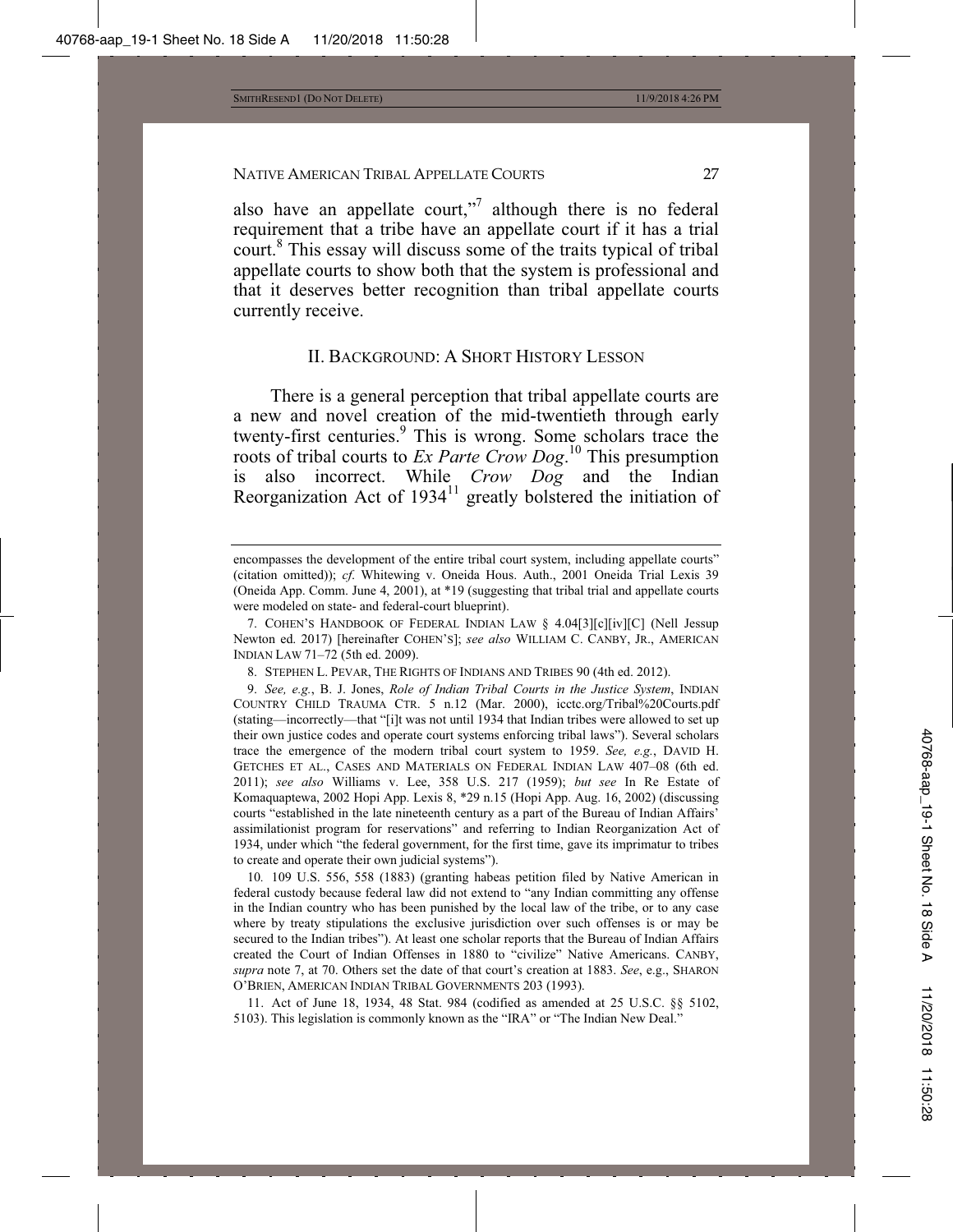Native American tribal courts, the Cherokee Supreme Court was created even before enactment of the first Cherokee Constitution in  $1827<sup>12</sup>$  That court pre-dates President Jackson's initiation of the Trail of Tears, which moved most of the Cherokee Nation from Georgia and Tennessee to the land making up present day Oklahoma in the  $1830s$ ,<sup>13</sup> and was viable for over fifty years before the Supreme Court decided *Crow Dog*. By way of perspective, the Cherokee Supreme Court began operating prior to half of the states gaining admission to the Union.<sup>14</sup> On the other hand, some tribal appellate courts, such as the Bishop Paiute Court of Appeals, are only a few years old.<sup>15</sup> Irrespective of the age of a tribal appellate court, all have the goal of providing fundamental fairness and due process to all litigants.16

Native Americans are often unfairly perceived by the public as backwards and unsophisticated.<sup>17</sup> There are also questions of tribal judges being biased against non-Indians.<sup>18</sup>

13. Martin, *Tribal Jurisprudence*, *supra* note 12, at 50–51 (dating Trail to 1838–39).

14*. See, e.g.*, *The United States from 1816 to 1850: The Era of Mixed Feelings*, ENCYCLOPÆDIA BRITANNICA (2018), https://www.britannica.com/place/United-States/The -United-States-from-1816-to-1850 (including map of states admitted by 1822).

<sup>12.</sup> J. Matthew Martin, *Chief Justice John Martin and the Origins of Westernized Tribal Jurisprudence*, 4 ELON L. REV. 31, 37–38 (2012) (noting that the "Supreme Court of the Cherokee Nation sat, for the first time, for the disposition of its business on the morning of October 9, 1823" (footnote omitted)) [hereinafter Martin, *Tribal Jurisprudence*]; J. Matthew Martin, *The Nature and Extent of the Exercise of Criminal Jurisdiction by the Cherokee Supreme Court: 1823–1835*, 32 N.C. CENT. L. REV. 27, 32 (2009) (recognizing that "[t]he Cherokee Supreme Court was created by the Cherokee Nation's laws and incorporated later into its 1827 Constitution"); *see also* CONSTITUTION AND LAWS OF THE CHEROKEE NATION 23 (1892) (reproducing text of 1839 Constitution, which provided that "[t]he Judicial power shall be vested in a Supreme Court, and such Circuit and inferior Courts as the National Council may, from time to time, ordain and establish"), *available at* https://www.loc.gov/law/help//american-indian-consts/PDF/28014172.pdf.

<sup>15</sup>*. See Bishop Paiute Tribe Court of Appeals*, BISHOP PAIUTE TRIBAL NEWSLETTER, Apr. 2017, at 4, *available at* http://www.bishoppaiutetribe.com/tribal-newsletters.html.

<sup>16</sup>*. See generally* Dean B. Suagee & John P. Lowndes, *Due Process and Public Participation in Tribal Environmental Programs*, 13 TUL. ENVTL. L.J. 1, 25 (1999) (recognizing that "tribal governments are committed to providing due process").

<sup>17</sup>*. See, e.g*., United States v. Sandoval, 231 U.S. 28, 39 (1913) (referring to members of Santa Clara Pueblo Indian tribe as "essentially a simple, uninformed and inferior people"); *see also Simmonds*, 329 P.3d at 1001–02 (showing that although an attorney had called the Minto Tribal Court an "ersatz institution," the Alaska Supreme Court disagreed with that assessment).

<sup>18.</sup> Graham Safty, Note, *Federal Diversity Jurisdiction and American Indian Tribal Corporations*, 79 U. CHI. L. REV. 1593, 1623 (2012) (quoting Dao Lee Bernardi-Boyle, *State Corporations for Indian Reservations*, 26 AM. INDIAN L. REV 41, 54 (2001)).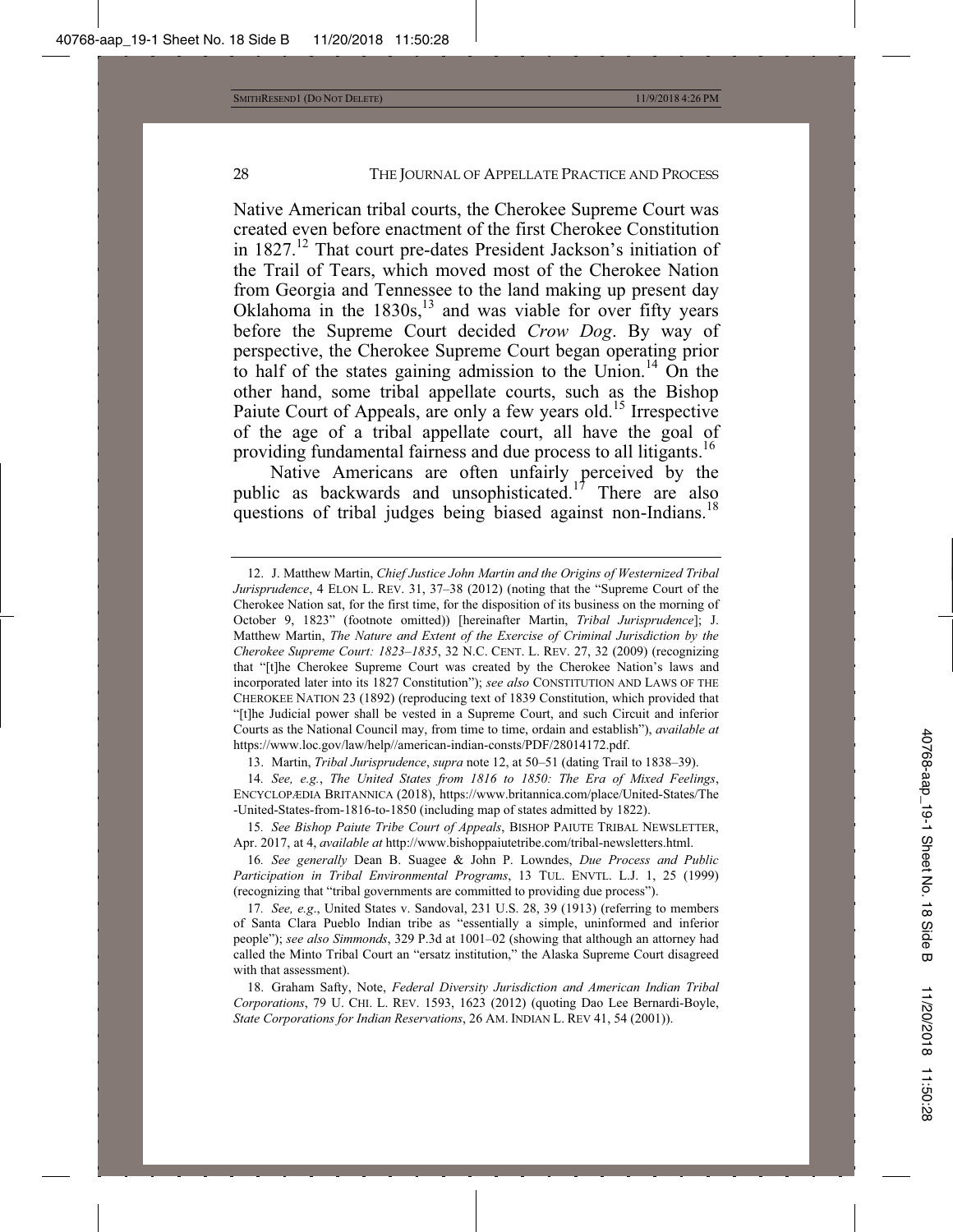This is ironic since Congress has acknowledged that the United States Constitution is based largely on the Iroquois Confederation's Great Law of Peace,<sup>19</sup> which pre-dates Magna Carta.20 Despite this history, Native Americans are still relegated to "demonstrating to the non-Indian public, including the federal judiciary and Congress, that tribal governments are committed to providing due process."<sup>21</sup> Comparing this unflattering view with tribes such as NHBP pumping millions of dollars yearly into state and local revenue coffers suggests that the influence of tribal governments—including tribal courts—is overlooked due to stereotypes of how outsiders expect Native Americans to look or act. $^{22}$ 

President Truman once declared that "[s]ome of the greatest leaders this country ever produced were the leaders of the Indian tribes."23 This opinion equally applies to tribal appellate courts. By way of example, the supposedly unsophisticated Indians elected Jesse Franklin, an African-American freedman, to the Creek Nation Supreme Court in

20. Note, *Developments in the Law—Indian Law: Chapter Three: ICRA Reconsidered: New Interpretations of Familiar Rights*, 129 HARV. L. REV. 1709, 1710 n.9 (2016) (dating Great Law of Peace to 1142).

21. Suagee & Lowndes, *supra* note 16, at 25. This unjustified mandate for Native American courts to prove themselves is truly ironic when one considers that the track record of the United States in its relations with Indians deserves a "zero minus" grade according to President Truman. WHERE THE BUCK STOPS: THE PERSONAL AND PRIVATE WRITINGS OF HARRY S. TRUMAN 288 (Margaret Truman ed. 1989).

22*. See, e.g*., *NHBP Contributes a Record Breaking \$22.5 Million to Michigan*, TURTLE TALK 27 (May 2017), www.nhbpi.com/wp-content/uploads/2017/04//May-TP\_web.pdf (showing that the NHBP tribe contributed \$22.5 million dollars to the State of Michigan and the local government from gaming revenues in 2017). Tribal gaming generates billions of dollars in profits each year. CONFERENCE OF WESTERN ATTORNEYS GENERAL, AMERICAN INDIAN LAW DESKBOOK 814 at § 12:31 (2016).

23. WHERE THE BUCK STOPS, *supra* note 21, at 282. President Truman nominated William H. Hastie, the first African-American member of any federal court of appeals, to the Third Circuit in 1949. He was confirmed in 1950. *See, e.g.*, *History of the Federal Judiciary—Judges—Hastie, William Henry*, FED. JUDICIAL CTR. (n.d.), https://www.fjc .gov/history/judges/hastie-william-henry.

<sup>19</sup>*. See* H.R. Con. Res. 331, 100th Cong. (1988) (recognizing that Washington and Franklin both admired "the concepts of the Six Nations of the Iroquois Confederacy" and that the Articles of Confederation were "influenced by the political system developed by the Iroquois Confederacy as were many of the democratic principles which were incorporated into the Constitution itself"); *accord* Robert N. Clinton, *Sovereignty and the Native American Nation: The Dormant Indian Commerce Clause*, 27 CONN. L. REV. 1055, 1078 n.68 (1995); D. Jay Hannah, *The 1999 Constitutional Convention of the Cherokee Nation*, 35 ARIZ. ST. L. J. 1, 2 n.7 (2003).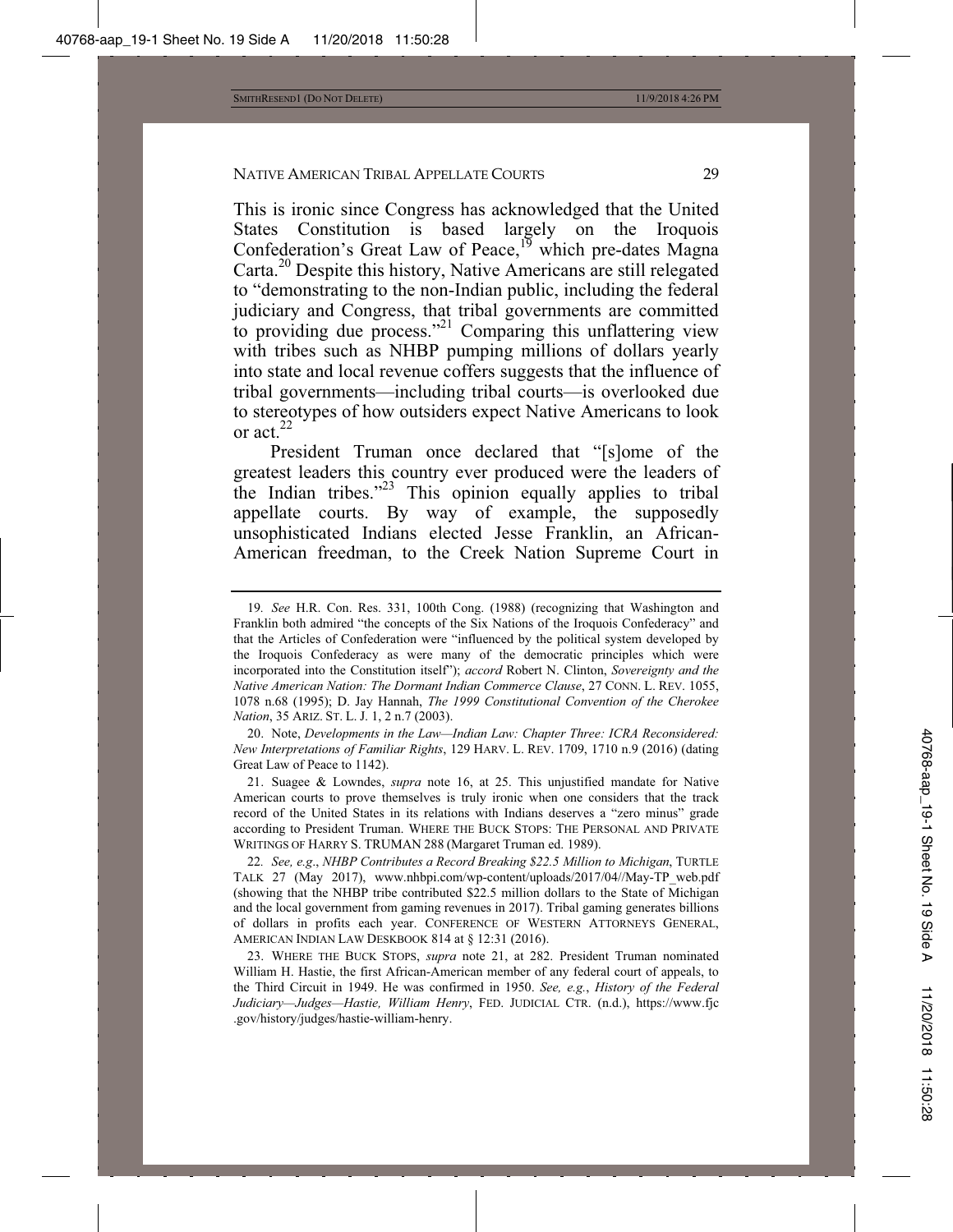$1876<sub>1</sub><sup>24</sup>$  while Thurgood Marshall, the first African-American member of the United States Supreme Court, took the bench in 1967.25 Alabama's first African-American supreme court justice, Oscar W. Adams, Jr., took the bench in  $1980$ ,<sup>26</sup> over 100 years after Justice Franklin took his seat.<sup>27</sup> Native American appellate courts deserve recognition and respect for being progressively ahead of their state and federal counterparts regarding race relations. This essay will address additional areas in which the quality of tribal appellate courts is underestimated and overlooked.

#### III. COURT STRUCTURE SIMILARITIES

Most tribal appellate court systems hear cases in panels of three judges appointed by the tribal council, although some tribal judges are elected.<sup>28</sup> This is similar to the traditional protocol used by the federal courts of appeals.<sup>29</sup> Similarly, the members of tribal appellate courts enjoy "absolute immunity for all judicial actions that are not 'taken in a complete absence of

25*. See, e.g.*, *History of the Federal Judiciary—Judges—Marshall, Thurgood*, FED. JUDICIAL CTR. (n.d.), https://www.fjc.gov/history/judges/marshall-thurgood; *see also* Constance Baker Motley, *My Personal Debt to Thurgood Marshall*, 101 YALE L.J. 19, 23 (1991).

26*. See* J. Mark White, *Justice Oscar W. Adams, Jr.*, 58 ALA. LAW. 151, 151 (May 1997). Justice Adams taught appellate procedure at the Cumberland School of Law while serving on the Alabama Supreme Court. He was one of my favorite professors.

27. With the single exception of Jonathan Jasper Wright, who was appointed to the South Carolina Supreme Court in 1870, no state had an African-American on its highest court until after the mid-1950s. Nineteen states have never had an African-American supreme court justice. *See, e.g., First Black Judges on the State Supreme Courts*, BALLOTOPEDIA (n.d.), www.ballotpedia.org/First\_black\_judges\_on\_the\_state\_supreme\_courts.

28. COHEN'S, *supra* note 7, at § 4.04[3][c][iv][C]. For example, the Bishop Paiute Tribal Court of Appeals has "three justices and one alternate justice," who sit in panels of three. The Presiding Justice sits on all appeals and the other justices rotate hearing cases. *See* BISHOP PAIUTE R. APP. 17**.**

29*. See* Sarah M. Haley, Note, *Single-Judge Adjudication in the Court of Appeals for Veterans Claims and the Devaluation of* Stare Decisis, 56 ADMIN. L. REV. 535, 537 & n.10 (2004) (discussing history of three-judge panels).

<sup>24.</sup> Quintard Taylor, *African American Men in the American West, 1528–1990*, 569 ANNALS AM. ACAD. POL. & SOC. SCI. 102, 107 (May 2000) (noting as well that other African-American freedmen "were elected judges and district attorneys in tribal courts"); *see also* Daphne E. Barbee-Wooten, *T. McCants Stewart: Hawaii's First Black Lawyer*, 34 HAW. BAR J. 32, 34 (Feb. 2004) (noting that Stewart, an African-American from New York, served on the Liberian Supreme Court in 1911).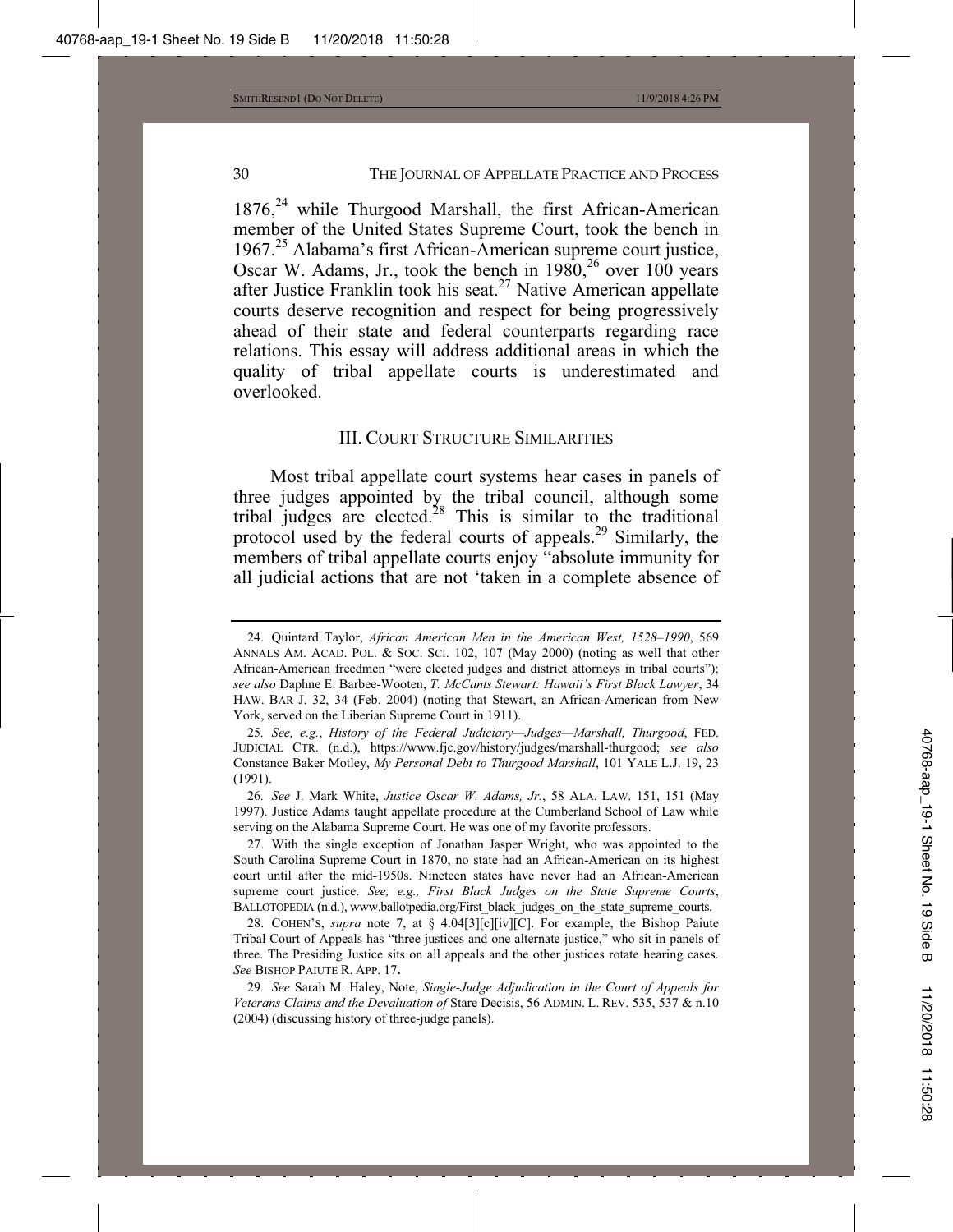all jurisdiction'" because the "'long-standing federal policy supporting the development of tribal courts' for the purpose of encouraging tribal self-government and self-determination" requires that tribal-court judges have "the same absolute judicial immunity that shields state and federal court judges."<sup>30</sup>

Most tribes require at least some of the judges on the tribal appellate bench to be law trained.<sup>31</sup> Tribes vary as to whether a potential appellate judge must be a tribal member, Native American, lawyer, non-lawyer lay advocate, or have some combination of any of these qualifications.<sup>32</sup> Some tribes allow a single judge to sit as the appellate court on certain types of cases,  $33$  while other tribes contract with an outside appellate brokerage service that handles appeals for multiple tribes.<sup>34</sup> The

32*. Compare* CODE OF THE SAC & FOX NATION § 203 (listing qualifying professional experience and education for position on Court as being "an attorney, . . . a lay advocate who has regularly practised before the Court as a member of the Bar of the Court for a period of seven years, or . . . an Indian graduate of an American Bar Association approved Law School . . . or a Paralegal program approved by the Supreme Court") *with* ONEIDA CODE  $\S$  801.11(a)(2) (describing qualifying professional experience and education as "attend[ing] mandatory training, upon election or appointment, as required by the Judiciary training requirements"), MUSCOGEE (CREEK) CODE ANN. § 3-205 (requiring no specific professional experience or education); *see also Alternate Judge (Pro Tem)/Appellate Court Judge*, MESCALERO APACHE TRIBAL COURT (Apr. 2017), https://turtletalk.files.wordpress .com/2017//05/alternate-judge-tribal-court.pdf (describing required professional experience and education in a job-opening announcement as "[a] law degree from an ABA approved law school, or a masters of Legal Studies with court experience, and at least three years of court experience including at least one year serving as a judge on any level" and also indicating that membership in "a state or tribal bar is highly preferred although not a prerequisite . . . if candidate has a Masters of Legal Studies with requisite experience").

33*. See, e.g.*, Tribes v. Tenas, 1991 Mont. Salish and Kootenai Tribes Lexis 1 (Confed. S & K App. 1991) (dismissing an appeal upon parties' failure to file briefs); Goes Ahead v. Nomee, 2000 ML 4984 ¶¶ 23–28 (Crow App. 2000) (recognizing that "the Crow Tribal Code does not specifically authorize a single judge of the Court of Appeals to finally decide an appeal," and that a single judge's doing so "must . . . be justified by emergency or exigent circumstances, and by legal authorities and precedent" and discussing unusual circumstances of case and relevant precedent); *accord* WIS. STAT. § 752.31(3) (2018) (allowing single-judge appeals in certain scenarios, such as traffic violations, enumerated elsewhere in the statute).

34*. See, e.g*., *Member Tribes*, N. PLAINS INTERTRIBAL CT. OF APP. (2013), http://npicacom.doodlekit.com/home/member\_tribes (showing member tribes as the Mandan, Hidatsa, Arikara Nation, the Sisseton-Wahpeton Oyate, the Omaha Tribe of Nebraska, the Yankton

<sup>30.</sup> Penn v. United States, 335 F.3d 786, 789 (8th Cir. 2003).

<sup>31.</sup> See, e.g., GRIC CODE  $\S$  4.503(C)(1) (2009) (requiring at least two judges to be "attorneys . . . who have practiced in the area of federal Indian law and have a minimum of two years of experience working with tribal governments"); CANBY, *supra* note 7, at 71; *see also* Conklin v. Freeman, 1993 NPICA 2, 4 (Northern Plains Intertribal App. 1993) (discussing Ft. Berthold Tribal Court requirement that associate judge must be law trained).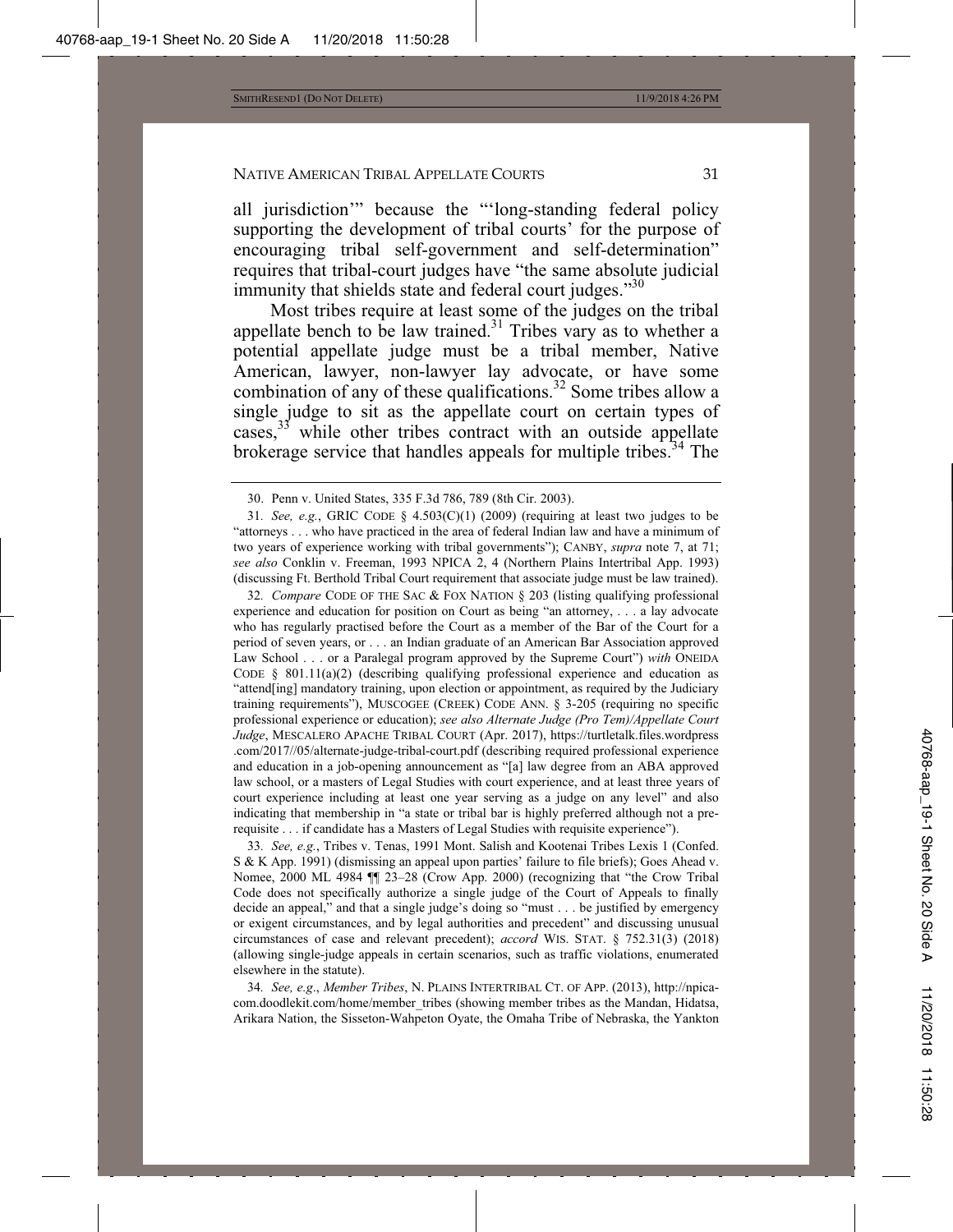number of judges or justices serving on a tribal appellate court may differ: the Pawnee Nation Supreme Court has five justices who always sit en banc, for example, while the Oneida Court of Appeals has five judges who usually sit in panels of three.<sup>35</sup> The most common number of judges sitting on tribal appellate courts is three,<sup>36</sup> five,<sup>37</sup> or seven.<sup>38</sup> Usually, a tribe has a single appellate court that acts as the tribe's supreme court, which is also how nine state appellate systems function,  $39$  but a few tribes, such as the Mohegan Tribe, have multi-level appellate systems that provide for Tribal Council review and reversal of appellate decisions.40

Tribal appellate courts work and act similarly to state and federal appellate courts.<sup>41</sup> Tribal appellate courts review cases on the record, just as state and federal appellate courts review their cases.42 The basic briefing procedures in tribal courts are

- 36*. See, e.g*., POARCH BAND OF CREEK INDIANS CODE § 3-4-1 (2016).
- 37*. See, e.g*., CHEROKEE NATION CONST. art. VIII, § 1 (2003).
- 38*. See, e.g*., MUSCOGEE (CREEK) NATION CONST. art. VII, § 2 (2013).

39*. See, e.g*., *Supreme Court*, WYO. JUDICIAL BRANCH (2018), www.courts.state.wy.us/ Supreme. Readers interested in learning more about organization of state appellate courts can consult the website of the National Center for State Courts, which includes links to court websites for the various state court systems. *See State Court Websites*, NAT'L CTR. FOR ST. CTS. (n.d.), http://www.ncsc.org/Information-and-Resources/Browse-by-State/State -Court-Websites.aspx.

40*. See Mohegan Tribal Court System*, MOHEGAN TRIBE—CT. SYS. (2017), https: //www.mohegan.nsn.us/explore/government/tribal-court-system (indicating both that the Mohegan Tribal Court has "two levels, a Trial Court and a Court of Appeals," and that "the Mohegan Constitution provides for a final review of Court decisions by the Council of Elders").

41*. See, e.g*., Check Collect v. Mitchell, 1994 Mont. Salish & Kootenai Tribe Lexis 3, \*4–\*5 (Confed. S & K App. 1994) (discussing similarities between federal and tribal rules of procedure); Eggers v. Stiff, 2001 ML 5092, \*34–\*39 (Crow App. 2001) (analyzing and applying federal law by analogy to matters not addressed in Crow decisions or rules of procedure).

42*. See, e.g*., Means v. Dist. Ct., 1999 Nav. Sup. Lexis 12, 31 n.17 (Navajo 1999).

Sioux Tribe, the Ponca Tribe of Nebraska, and the Spirit Lake Tribe); CANBY, *supra* note 7, at 71; COHEN'S, *supra* note 7, at  $\S4.04[3][c][i][c][267 \text{ n}.98$  (referring to "[i]ntertribal courts now operat[ing] in California, Nevada, the Pacific Northwest, and the Southwest, among other locations").

<sup>35</sup>*. Compare Pawnee Nation Court—Supreme Court*, PAWNEE NATION OF OKLA. (2018), www.pawneenation.org/page/home/government/pawnee-nation-court (listing five justices of Supreme Court) *and* PAWNEE CODE §§ 202, 211 (providing that Court is to have five members and that "[e]ach Justice shall record in writing his decision, or the fact of his not participating when he is disqualified, on each case decided by the Supreme Court") *with* ONEIDA CODE § 801.8-1(b) (providing that justices will sit in panels of three unless party requests five-member panel).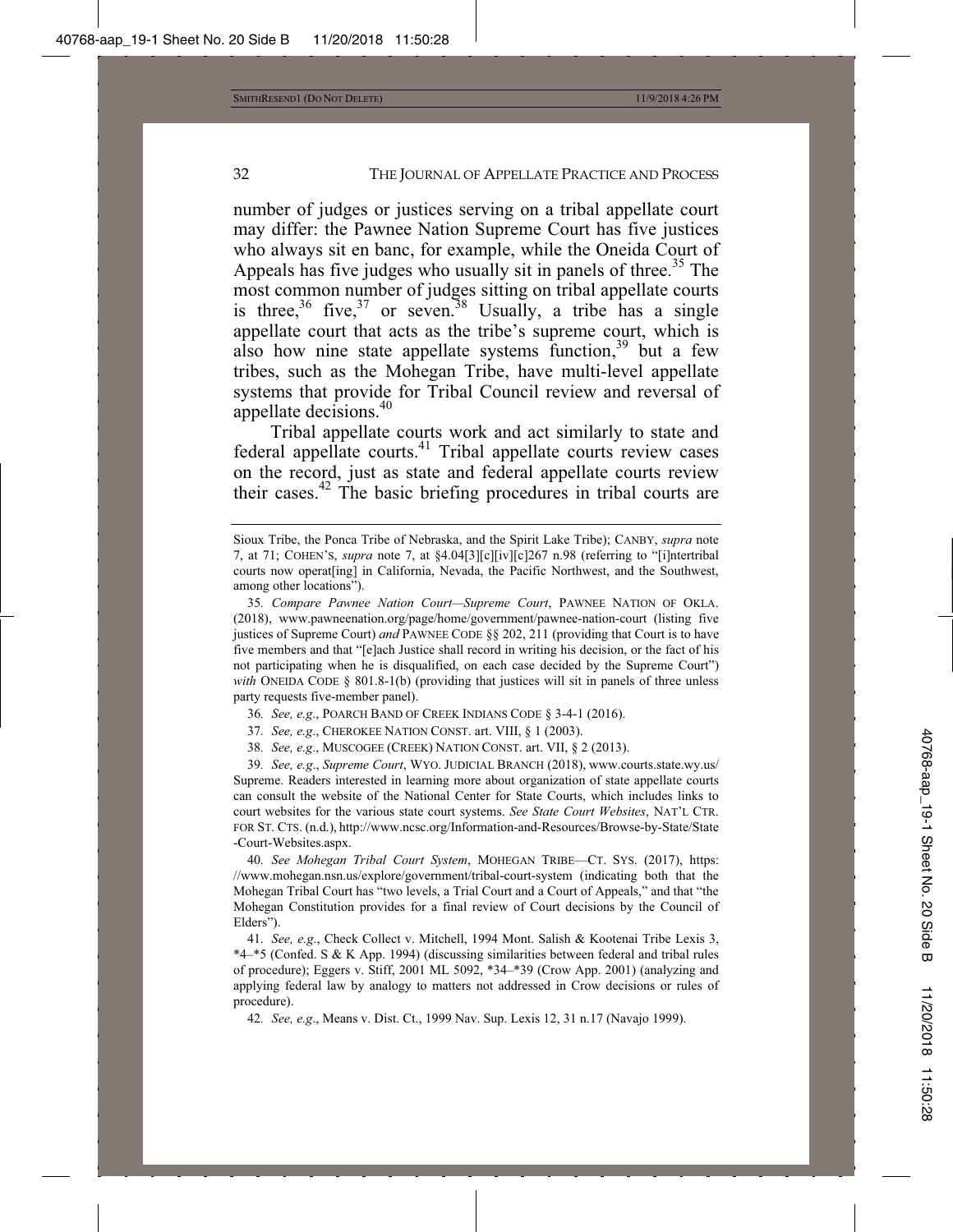also identical to those used in state and federal appellate courts and the relevant processes are set out by ordinance or rules of court.<sup>43</sup> Oral arguments are normally allowed in tribal appellate courts, but as in state and federal appellate courts, sometimes may be held by Skype or conference call.<sup>44</sup>

Like all court systems, tribal appellate courts face budget issues and variances as to the facilities and resources available.<sup>45</sup> Some tribal appellate courts sit in multi-court and modern facilities.<sup>46</sup> Other tribal courts meet in makeshift facilities, such

44*. See, e.g*., Fort Peck Hous. Auth. v. Beauchamp, 1996 Mont. Fort Peck Tribe Lexis 9 (Ft. Peck App. 1996) (setting out procedural requirements for hearing, including permission for counsel to appear by telephone); Confed. Tribes of the Chehalis Indian Reservation v. Hillstrom, 2010 Chehalis Confed. App. Lexis 1 (Chehalis Confed. App. 2010) (referring to oral argument held by telephone); *see also, e.g.*, Vioxx Prods. Liab. Litig. Steering Comm. v. Merck & Co., 2006 U.S. App. Lexis 27587 at 5 (5th Cir. 2006) (noting that oral argument had been held "by conference call"); McCann v. Clerk of Jersey City, 771 A. 2d 1123, 1127 (N.J. 2001) (noting that the court "heard oral argument by telephone"). Perhaps the most famous instance of a long-distance oral argument in a federal court of appeals was the 2017 motion hearing before the Ninth Circuit in *Washington v. Trump*, 847 F.3d 1151 (9th Cir. 2017) (denying emergency motion for stay). That panel "did not sit together: Judge Canby was in his chambers in Phoenix, Judge Clifton was in his chambers in Honolulu, and Judge Friedland was in her chambers in San Jose, California, when they heard the argument by telephone. Similarly, Mr. Flentje, Special Counsel to the Assistant Attorney General, argued for the federal government from Washington, D.C., while Mr. Purcell, Solicitor General of the State of Washington, argued from Olympia, Washington, and his co-counsel from the office of the Minnesota Attorney General (who was on the line, but did not argue) was in St. Paul, Minnesota." Howard J. Bashman, *Surveying the Landscape as Technology Revolutionizes Media Coverage of Appellate Courts*, 18 J. APP. PRAC.&PROCESS 7, 14 n.26 (2017).

45. O'BRIEN, *supra* note 10, at 204 (contrasting tribal courts that have "spacious new court rooms" with others that "make do in cramped, sometimes unheated, quarters that may also serve as offices or conference rooms" and noting that in some tribal courts "no funds are available to hire a prosecutor"); *see also* Heidi McNeil Staudenmaier & Metchi Palaniappan, *The Intersection of Corporate America and Indian Country: Negotiating Successful Business Alliances*, 22 T.M. COOLEY L. REV. 569, 590–91 (2005) (discussing applicable legal authorities; legal-research resources; and court structures, procedures, and practices); Sage v. Lodge Grass Sch. Dist., 1986 ML 1, ¶¶ 38–39 (Crow App. 1986) (assessing "whether there are special jurisdictional statutes or binding case precedent which would prevent this Court from exercising the jurisdiction normally accorded an Indian Tribe within its own reservation" and concluding that there appeared to be none).

46*. See, e.g*., *Judicial Branch*, GILA RIVER INDIAN COMMUNITY (2015), http://www .gilariver.org/index.php/government/judicial-branch (indicating that "[t]he Community's main court . . . is located in Sacaton, Arizona," and that "[t]here is a second court office located in the west end of the . . . Community").

<sup>43</sup>*. See, e.g*., McLaughlin v. Begaye, 2014 Navajo Sup. Lexis 2 (Navajo 2014) (discussing appellate rules and procedures); Dallas v. Dep't. Pub. Works, 2001 Oneida App. Lexis 10 \*4 (Oneida App. 2001) (discussing procedural skirmish before hearing); *see also* COHEN'S, *supra* note 7, at § 4.05[7] 277 (addressing rulemaking in tribal courts).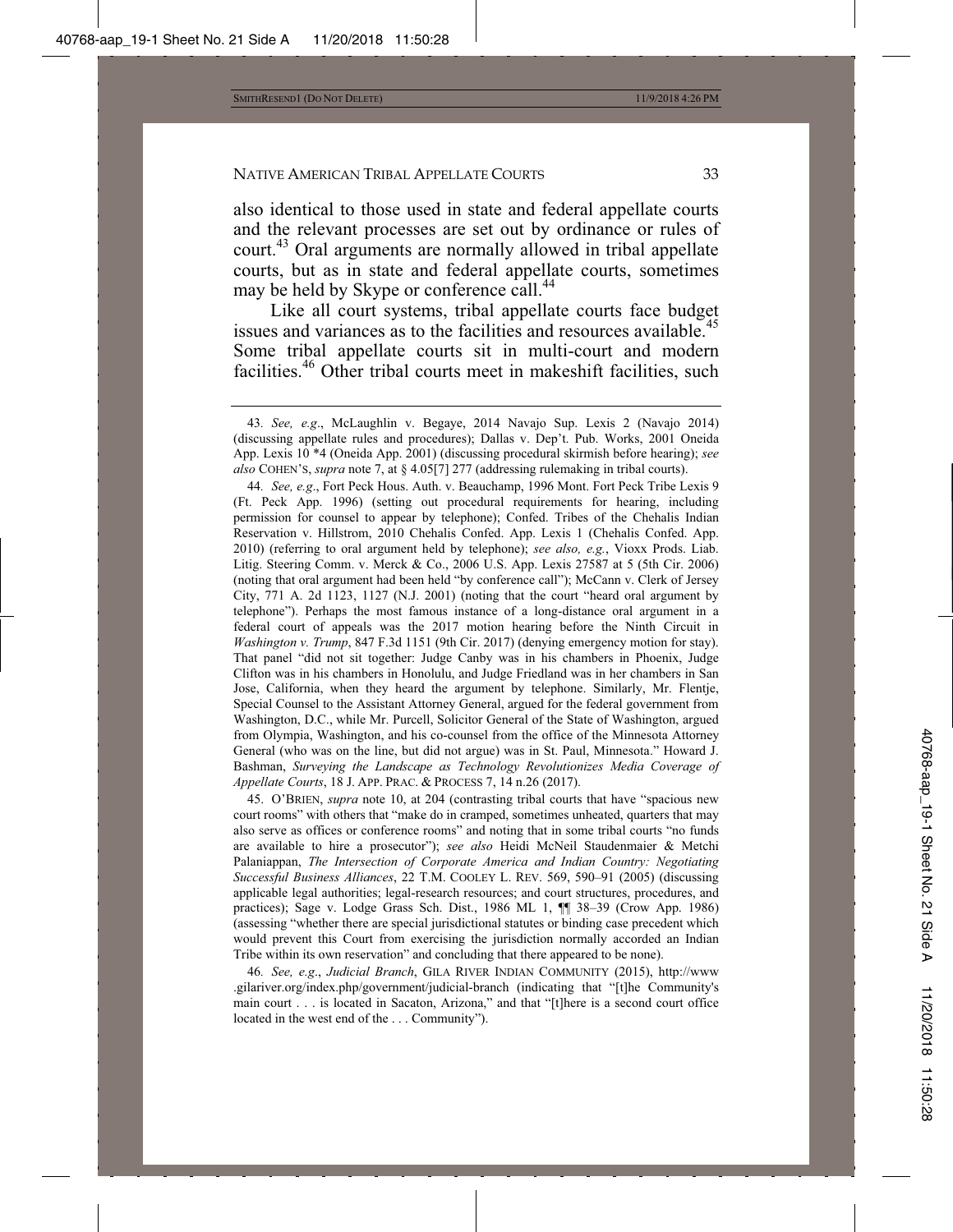as trailers, that are not as impressive, but those surroundings do not affect their sovereignty; these courts all address issues of equal importance.<sup>47</sup>

Lack of funds, staff, or resources is not an excuse for denying due process in any court, be it tribal, state, or federal.<sup>48</sup> The Navajo Supreme Court has suggested that the tribe should turn to federal authorities if tribal resources cannot support substantial justice and due process.<sup>49</sup> The Mashantucket Pequot Tribal Court once directed tribal judges to turn to state law to address issues of first impression that are not controlled by Mashantucket Tribal Court precedents or tribal ordinances. The court has in recent years increasingly acknowledged the development and application of Mashantucket case law and statutes, and the use of similar sources in the courts of other Native American nations around the country, and has instituted a

<sup>47</sup>*. See, e.g.*, Janet in Barnstable, *Mashpee Wampanoag Tribal Supreme Court Issues Its First Ruling!* MASS. L. UPDATES (Nov. 7, 2013), https://blog.mass.gov/masslawlib/ misc/mashpee-wampanoag-tribal-supreme-court-issues-1st-ruling/ (noting that Mashpee Wampanoag Tribal Supreme Court then sat in a double-wide trailer, but that the courtroom inside "looked like any other courtroom on Cape Cod").

<sup>48.</sup> *See, e.g.*, John v. Navajo Nation, 2011 Navajo Sup. Lexis 14 ¶¶ 4–5 (Navajo 2011) (asserting that "non-participation of the Nation in . . . defendant appeals cannot be excused for reasons of lack of staff or resources because few criminal appeals are filed in our courts," pointing out that "[s]tatistics . . . show that of 19 total criminal cases filed by defendants since 2000, the Nation filed a response in only 9 of these cases," and expressing concern that "the Nation continues to treat such matters lightly"); State v. Stefanovic, 572 N.W.2d 140, 144–145 (Wis. App. 1998) (declining to uphold sentence of one-year probation because trial court failed to seek extension and so lost jurisdiction over defendant after a year passed during appeal); Williams v. Bennett, 689 F.2d 1370, 1387 (11th Cir. 1982) (opining that "[n]o one is permitted to violate the constitution until a judge has found the violation to exist, and, where one has been found to exist, no one is entitled to continue unconstitutional action, free of liability, until the time set in an injunction for its correction").

<sup>49.</sup> Acothley v. Perry, 2011 Navajo Sup. Lexis 4 \*31 (Navajo Mar. 1, 2011) (recommending "referral to the federal authorities of cases which cannot be duly resolved through plea bargains, settlement, and trial in [Navajo] courts within a reasonable time, and which meet the elements of federal crimes"); *accord*, 25 U.S.C. §§ 3651–3682 (Indian Tribal Justice and Legal Assistance Act, which describes Department of Justice's outreach, support, and technical assistance available to tribal courts, including, in § 3681, the making of grants in support of "the development, enhancement, and continuing operation of tribal justice systems; the development and implementation of tribal codes and sentencing guidelines; inter-tribal courts and appellate systems; tribal probation services, diversion programs, and alternative sentencing provisions; tribal juvenile services and multidisciplinary protocols for child physical and sexual abuse; and traditional tribal judicial practices, traditional tribal justice systems, and traditional methods of dispute resolution" ); *see generally* COHEN'S, *supra* note 7, at § 4.04[3][c][iv], 264**.**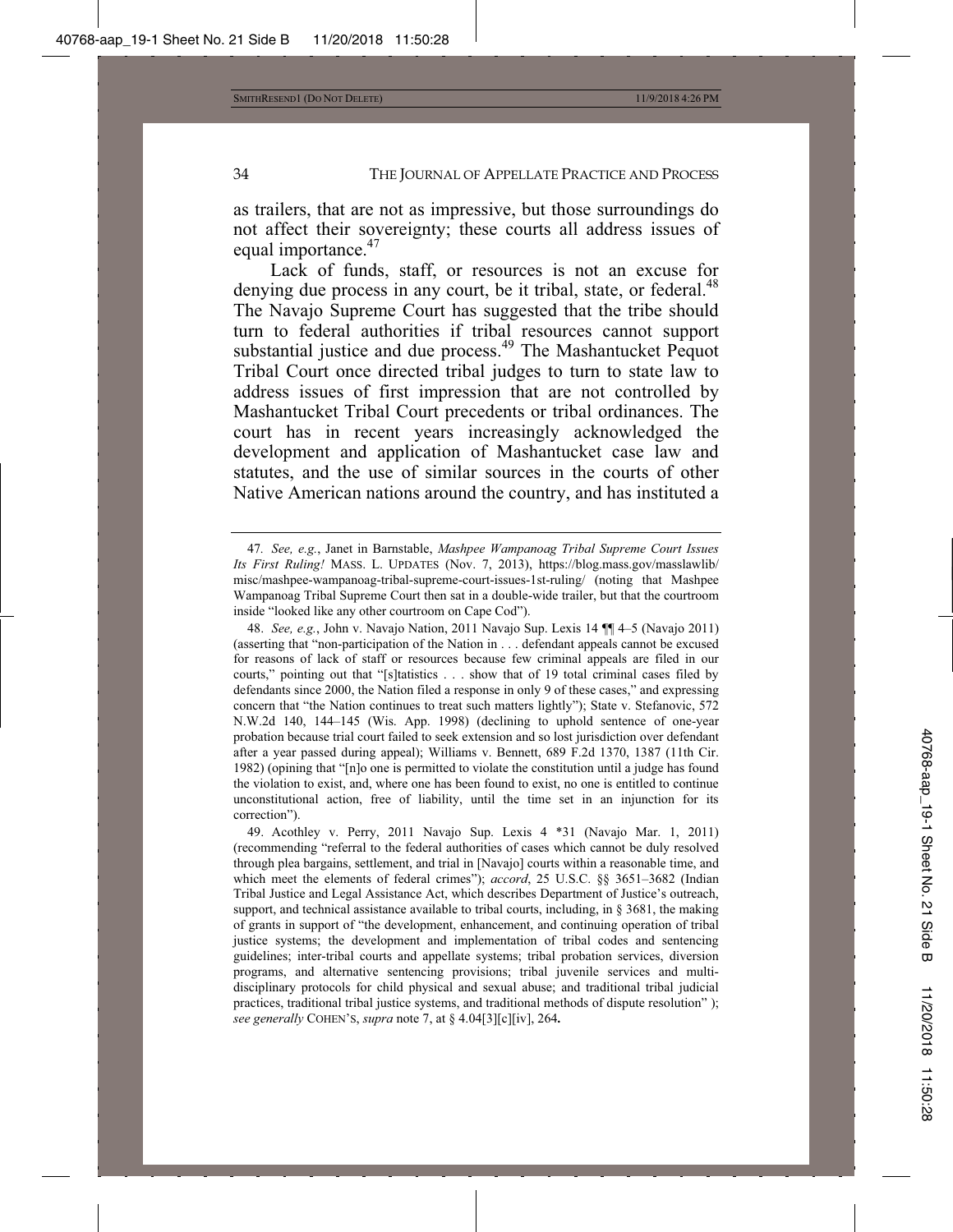preference for their use.<sup>50</sup> Even so, the similarities between tribal appellate courts and state or federal appellate courts, from intent to application and implementation, are clear and should not be overlooked.<sup>51</sup>

#### IV. COURT STRUCTURE DIFFERENCES

A significant difference between tribal appellate courts and their state and federal counterparts is that many tribes, such as the Gila River Indian Community, include non-lawyer community judges as members of the appellate court, which allows input from the tribe on legal decisions directly affecting the tribe.<sup>52</sup> Further, again using Gila River as an example, some tribal appellate courts have alternate appellate judges who sit on a *pro tem* basis when conflicts arise that bar one of the primary

<sup>50.</sup> DeLorge v. Mashantucket Pequot Gaming Enter., 3 Mash. Tribal 1, 12–13 n.5 (Mash. Tribal Ct. 1997), *superseded by* Barnes v. Mashantucket Pequot Gaming Enter., 2006 Mashantucket Tribal Lexis 12, \*4–\*5 (Mash. Tribal Ct. July 26, 2006) (indicating that Mashantucket Tribal Court need no longer look to Connecticut law).

<sup>51.</sup> *E.g.*, Monique Kreisman, Note, United States v. Bryant*, Federal Habitual Offender*  Laws, and the Right of Defendants in Tribal Courts: A Better Solution to Domestic *Violence Exists*, 39 CAMPBELL L. REV. 205, 231–32 ( 2017) (discussing similarities between tribal courts and federal courts). Tribal appellate courts that publish their opinions usually use either Casemaker, Lexis, or Westlaw. As of this writing, Casemaker includes approximately sixty-five tribal-court decision sources, Lexis includes approximately thirtytwo, and Westlaw includes approximately twenty-three. Some tribes report their decisions on their tribal websites. *See, e.g*., *Index of Hopi Appellate Court Opinions and Decisions*, HOPI JUDICIAL BRANCH—HOPI TRIAL COURTS (n.d.), www.hopitribalcourts.com/courtcases/ (including a searchable database of opinions); *Supreme Court*, OSAGE NATION— SUPREME COURT (2018), www.osagenation-nsn.gov/who-we-are/judicial-branch/supremecourt (same). Others, such as the tribes of Oklahoma, have a statewide search engine for tribal court decisions. *See Oklahoma Tribal Court Reports*, WESTLAW (2018), https://www .westlaw.com/Browse/Home/Cases/TribalCases/OklahomaTribalCourtReports?contextDat a=(sc.Default)&transitionType=Default&VR=3.0&RS=cblt1.0) (including search function for cases dating back to 1979).

<sup>52.</sup> GRIC CODE  $\S 4.503(C)(2)$  (requiring one judge to be "a Community member who is familiar with the customs and traditions of the Community"). The appointment or election of appellate justices who did not complete law school is not unprecedented. Justice James F. Byrnes, who served on the United States Supreme Court during 1941 and 1942, never completed high school, college, or law school, yet served as the governor of South Carolina, as a United States Senator and Congressional Representative from South Carolina, and as Secretary of State in the Truman Administration. *See, e.g.*, *James F. Byrnes*, OYEZ (n.d.), https://www.oyez.org/justices/james\_f\_byrnes.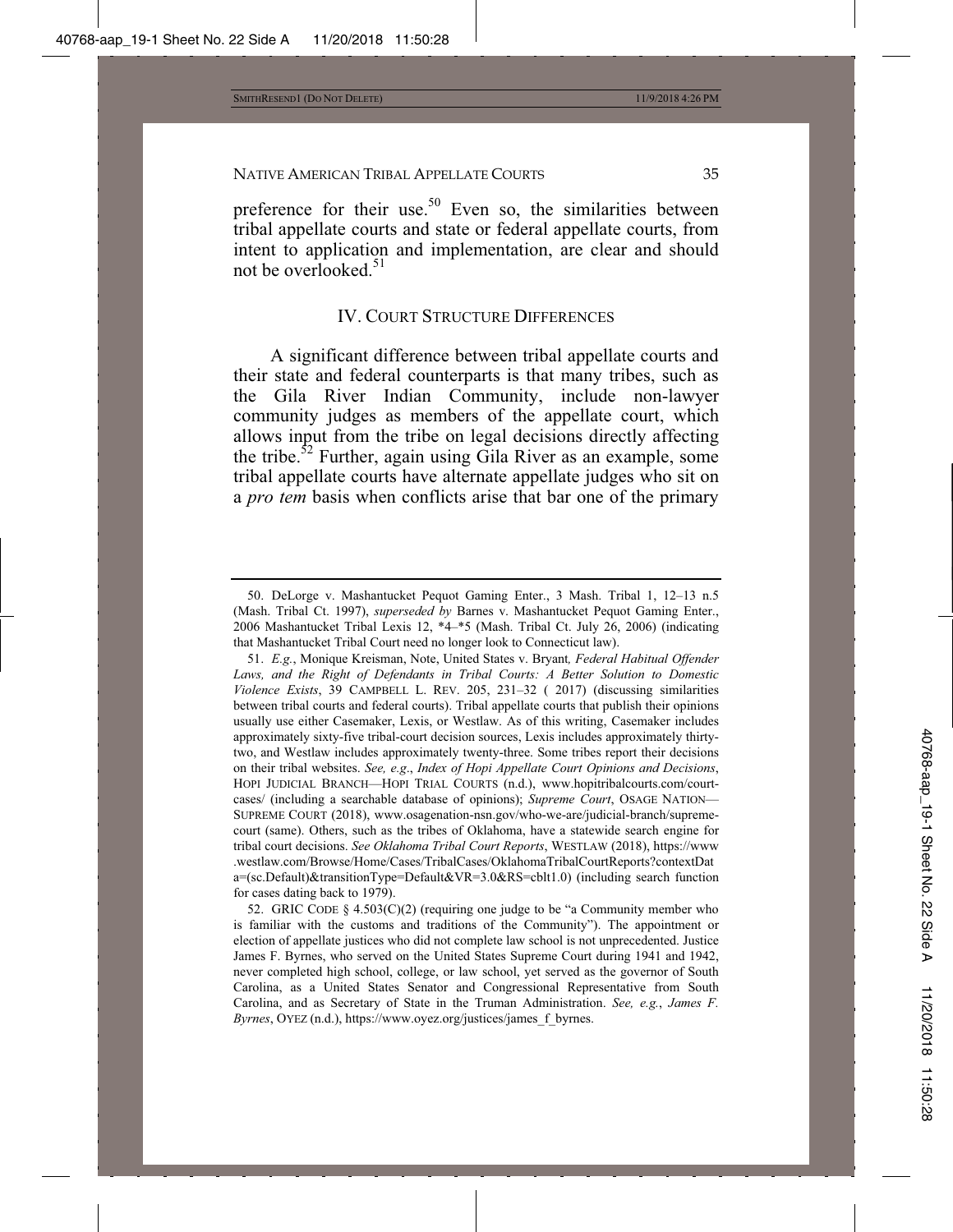judges from hearing a case.<sup>53</sup> There are several other structural differences between tribal appellate courts and the appellate courts in the state and federal system that, as the Supreme Court has acknowledged, "are influenced by the unique customs, languages, and usages of the tribes they serve."<sup>54</sup> Those differences must be considered in connection with the history, traditions, and circumstances of each individual tribe.

Another difference is that lay advocates frequently appear in tribal appellate courts, but are seldom seen in state appellate courts or the federal courts of appeals.<sup>55</sup> A lay advocate is usually a non-lawyer who hopefully has some sort of legal training.56 Some lay advocates provide excellent representation,

54. Duro v. Reina, 495 U.S. 676, 693 (1990); *see also* Daan Braveman, *Tribal Sovereignty: Them and Us*, 82 OR. L. REV. 75, 107 (2003) (quoting *Duro*); Mohegan Tribe of Indians of Conn. v. Mohegan Tribal Court, 2009 Mohegan App. LEXIS 2, \*31 (Mohegan App. Aug. 3, 2009) (noting that "it is impossible for the Mohegan Tribal Court to develop the law . . . without . . . inquiring into Mohegan custom and tradition as required by Rule 19 of the Mohegan Tribal Court Rules of Procedure"); *see also* Winnebago Tribe v. Bigfire, 24 Indian L. Rep. 6232, 6238–39 (Winnebago Tribal Ct. 1998) (involving trialcourt discussion of tribal traditions in deciding cases).

55*. See* Barbara Ann Atwood, *Tribal Jurisprudence and Cultural Meanings of the Family*, 79 NEB. L. REV. 577, 593 (2000) (characterizing lay advocates as "common" in tribal courts); Frank Pommersheim, *Looking Forward and Looking Back: The Promise and Potential of a Sioux Nation Judicial Support Center and Sioux Nation Supreme Court*, 34 ARIZ. ST. L.J. 269, 293 (2002) (acknowledging role of lay advocates, but opining that "[i]t is a legitimate issue whether this classification of practitioners should be eligible to practice before the [then being proposed] Sioux Nation Supreme Court . . . where the ability to write a brief is absolutely essential").

56*. See, e.g*., SAULT STE. MARIE CHIPPEWA CODE §§ 87.102, 87.110 (1998) (defining lay advocate as "non-lawyer . . . who has been qualified by the Court to serve as an Advocate on behalf of a party" and setting out requirements for admission of lay advocates); 2 FT. PECK TRIBES COMPREHENSIVE CODE OF JUST. § 501(b) (2017) (setting out qualifications for lay advocates); FT. PECK TRIBAL CT. R. CIV. P. 1-7, 1-8 (addressing admission to bar and appearances in court) (codified as Appendix 2 to Fort Peck Tribe's Comprehensive Code of Justice); *see also* O'BRIEN, *supra* note 10, at 204 (discussing role of lawyers in tribal courts, but noting that "in general . . . defendants usually represent themselves or are represented by a tribal paralegal or a friend"). In some circumstances, even a disbarred attorney may qualify as a lay advocate. *See generally, e.g.*, In Re Pascua Yacqui Tribe, No. CA13-005 (Pascua Yacqui Ct. App. 2014) (discussing disbarred attorney retained as a lay advocate in a criminal proceeding), *available at* http:// www.pycourts.org/sites/default/files/filings/CA-13-005%20Opinion.pdf.

<sup>53.</sup> GRIC CODE § 4.503(E) (providing that "[t]he Community Council shall appoint . . . three qualified persons as alternate judges," who serve "only in the event of death, recusal, incapacity or any other event which renders a sitting judge unable to hear an appeal"); *accord* BISHOP PAIUTE R. APP. 17 (providing for "three justices and one alternate justice"). The author, an alternate appellate judge for the Gila River Indian Community Court of Appeals, has heard approximately sixty cases in that capacity.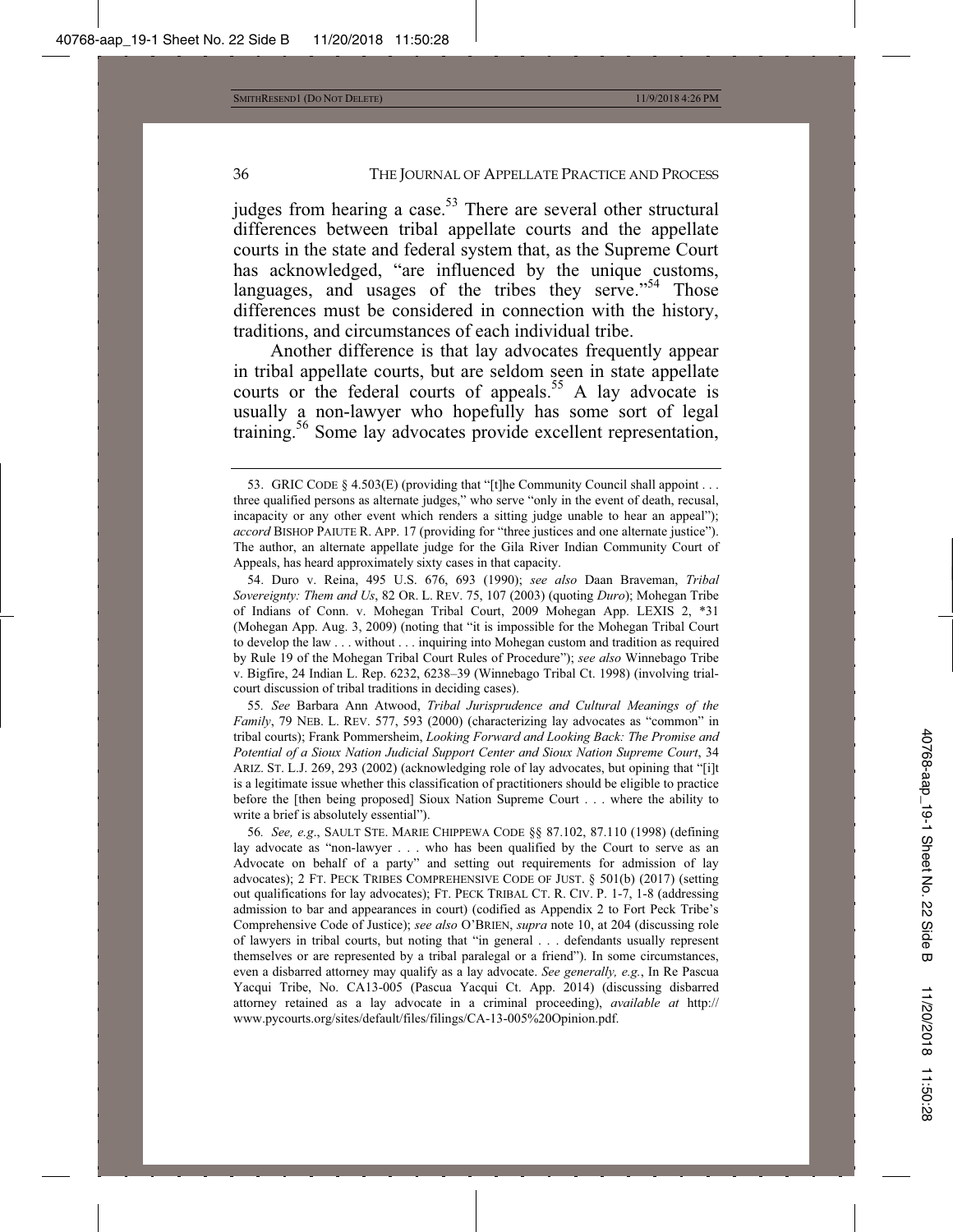while others flounder in their efforts.<sup>57</sup> Appearances by lay advocates and pro se litigation in tribal appellate courts are so common that they prompted the author to prepare a two-part guide for non-lawyer presenters of tribal-court appeals to help facilitate due process.<sup>5</sup>

Probably the most obvious difference between the tribal appellate court system and state or federal appellate courts is that the U.S. Constitution's Bill of Rights does not apply to Indians<sup>59</sup> on tribal lands or in tribal courts.<sup>60</sup> A tribal

57. Gregory D. Smith, *A Streamlined Model of Tribal Appellate Court Rules for Lay Advocates and* Pro Se *Litigants*, 4 AM. INDIAN L.J. 27, 35–37 (2015) (discussing due process concerns potentially arising from representation by lay advocates unfamiliar with law, procedure, and court rules).

58*. See generally id*.; Gregory D. Smith, *Guide for Tribal Appeals by* Pro Se *Litigants and Lay Advocates*, 4 AM. INDIAN L.J. 483 (2016).

59. "Indians" is the term used in the United States Code for Native Americans. *See, e.g*., 25 U.S.C. §§ 1603(c) (defining "Indian" as "any person who is a member of an Indian tribe"), 5129 (defining "Indian" as "all persons of Indian descent who are members of any recognized Indian tribe now under Federal jurisdiction, and all persons who are descendants of such members who were, on June 1, 1934, residing within the present boundaries of any Indian reservation" and indicating that the term "shall further include all

Lay advocates charge lower fees than lawyers and can assure that at least some practical aspects of due-process protections will be extended to the parties in legal proceedings conducted by courts sitting in remote tribal areas. *See* Samantha A. Moppett, *Acknowledging America's First Sovereign: Incorporating Tribal Justice Systems into the Legal Research and Writing Curriculum*, 35 OKLA. CITY U. L. REV. 267, 305–06 (2010) (pointing out that "[i]n light of the inability of most Indians on reservations to pay a lawyer to act on their behalf, lay advocates play a critical role in ensuring that tribal members have access to the tribal justice system"). Although an advanced degree is generally not required of a lay advocate, it bears noting that the University of Tulsa offers a program in Indian law for non-lawyers that leads to the awarding of a master's degree in Indian law. *See Master of Jurisprudence in Indian Law (MJIL)*, UNIV. OF TULSA—COLLEGE OF LAW (2018), https://law.utulsa.edu/academics/degrees/master-of-jurisprudence-mj/master-of-jurisprudence -in-indian-law-mjil/.

Lay advocates are of course not unknown outside of tribal courts. In state courts, for example, the most common lay advocate seen is probably a court-appointed special advocate, who acts as a de facto guardian ad litem for a child in juvenile court, or a tribal lay advocate appearing on behalf of a tribe in an Indian Child Welfare Act case. *See, e.g*., In re Alexis M., 2004 Cal. App. Unpub. Lexis 4676 \*6 n.3 (Cal. Dist. Ct. App. May 13, 2004) (noting that, under California court rules, "CASA advocates are 'lay volunteers . . . appointed . . . to help define the best interests of children in juvenile court dependency . . . proceedings'"); In re Elias L., 767 N.W.2d 98, 103–04 (Neb. 2009) (holding that tribe's Indian Child Welfare Act specialist, although not a lawyer, could represent tribe in litigation under the Act because "[h]er responsibilities require familiarity with the procedural and substantive requirements of [the Act] and familiarity with other social service agencies that are a part of the state child custody proceedings," and tribe had "authorized her to speak for it").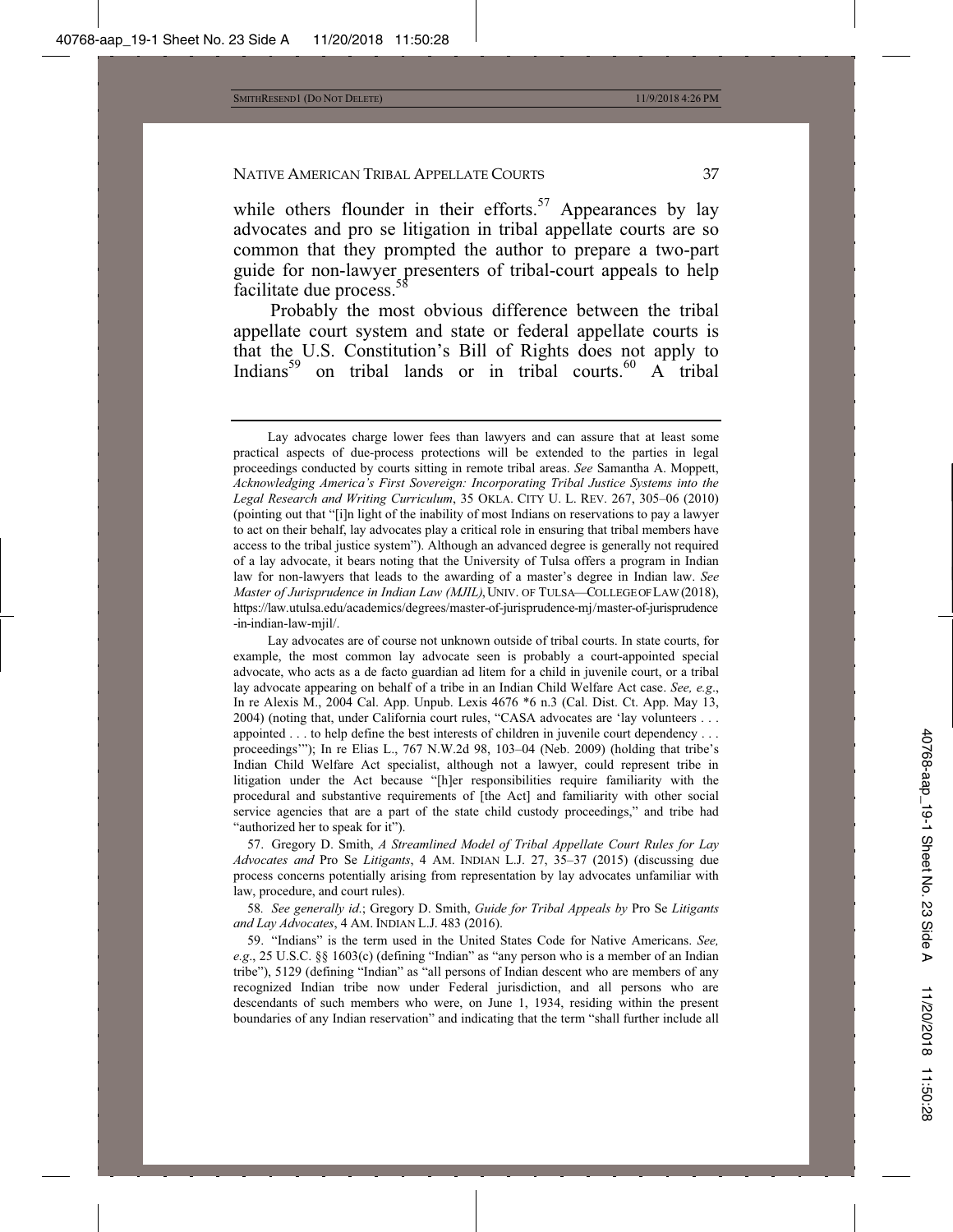government is not required to follow the American version of representative government.<sup>61</sup> The Indian Civil Rights Act  $(ICRA)^{62}$  is designed to extend most, but not all, of the Bill of Rights to Native Americans.<sup>63</sup> Due to the political status of Native Americans, as discussed in the Indian Commerce Clause of the Constitution,<sup>64</sup> the Equal Protection Clause does not bar "Indian preference" in tribal-specific matters such as hiring,<sup>65</sup> establishment of religion,<sup>66</sup> jury trials in civil matters,<sup>67</sup> or

61*. See, e.g*., Jacobson v. Forest Cnty. Potawatomi Cmty., 389 F. Supp. 994, 995 (E.D. Wis. 1974) (citing *Talton* for the proposition that "[t]he United States Constitution does not apply to any Indian tribe").

62. 25 U.S.C. § 1302(a); COHEN'S, *supra* note 7, at § 1.07.

63. United States v. Alberts, 721 F.2d 636, 638 n.1 (8th Cir. 1983) (recognizing that "[w]hile the Bill of Rights does not technically apply to Indians on Indian land, the Indian Civil Rights Act purports to give Indians these constitutional rights" and considering case "under fourth amendment standards"); McCurdy v. Steele, 506 F.2d 653, 655-56 (10th Cir. 1974) (pointing out that the Indian Civil Rights Act "tracks to some extent the language of the United States Constitution, but this does not necessarily mean that the terms 'due process' or 'equal protection' as used in the Act carry their full constitutional impact," and that "the legislative history of the Act makes it clear that the provisions of the Fifteenth Amendment and certain procedural provisions of the Fifth, Sixth, and Seventh Amendments as well as some aspects of Fourteenth Amendment equal protection were not meant to be included among the enumerated rights").

64. U.S. CONST. art. I, § 8, cl. 3 (referring to Congress's power to "regulate commerce with foreign nations, and among the several states, and with the Indian tribes").

65. United States v. Antelope, 430 U.S. 641, 645 (1977); Morton v. Mancari, 417 U.S. 535, 555 (1974); *accord* United States v. First, 731 F.3d 998, 1007 n.8 (9th Cir. 2013) (citing *Antelope*); E. Band of Cherokee Indians v. Lambert, 3 Cher. Rep. 62, 64 (N.C. Cherokee Tribal Ct. 2003) (referring to Indian preference in hiring).

66. *E.g.*, United States v. Doherty, 126 F.3d 769, 778 (6th Cir. 1997) (recognizing that "Indian tribes are not prohibited from establishing religions"), *partially abrogated on other grounds by* Tex. v. Cobb, 532 U.S. 162 (2001); *see also* Cavenham Forest Prods. v. Colville Conf. Tribes, 1991 Colville App. Lexis 8, \*14 (Colville App. Feb. 22, 1991) (recognizing that reservation is "a homeland where members of the Tribes can maintain their tribal ties, culture, religion and economy").

67. *Martinez*, 436 U.S. at 63 (pointing out that ICRA "does not prohibit the establishment of religion, nor does it require jury trials in civil cases, or appointment of counsel for indigents in criminal cases"); 25 U.S.C. § 1302(a)(10) (providing only that no

other persons of one-half or more Indian blood"). The author's use of the term merely reflects that reality, and is not intended as a disparaging or otherwise offensive reference.

<sup>60.</sup> *Duro*, 495 U.S. at 693; Talton v. Mayes, 163 U.S. 376, 384–85 (1896) (acknowledging that "as the powers of local self-government enjoyed by the Cherokee Nation existed prior to the constitution, they are not operated upon by the fifth amendment, which . . . had for its sole object to control the powers conferred by the constitution on the national government"); *see also* Williams v. Gover, 490 F.3d 785, 789 (9th Cir. 2007) (pointing out that tribes, "in the absence of Congressional constraints," need not "comply with the constitutional limitations binding on federal and state governments").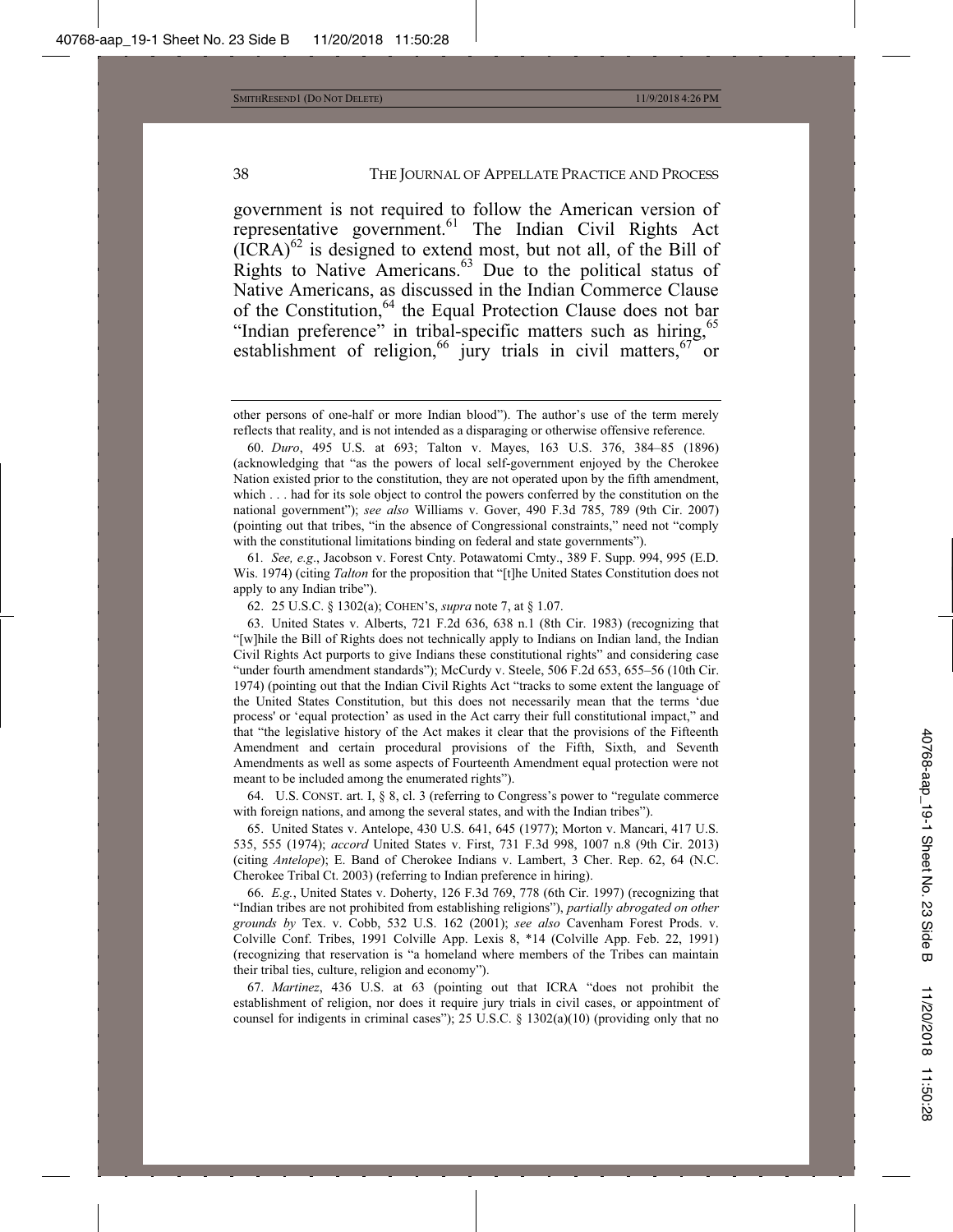appointed counsel for indigents in all criminal cases.<sup>68</sup> In fact, the United States Supreme Court has long recognized that "[a]s separate sovereigns pre-existing the Constitution, tribes have historically been regarded as unconstrained by those constitutional provisions framed specifically as limitations on federal or state authority,"69 and that "[t]he Bill of Rights, including the Sixth Amendment right to counsel . . . does not apply in tribal-court proceedings."<sup>70</sup>

As a practical matter, a defendant facing tribal criminal charges enjoys the same basic individual protections, such as the guarantees against self-incrimination or double jeopardy, in a tribal-court setting as if charged in state or federal court except the guarantee of a twelve-person jury (because a jury of as few as six people is permissible in tribal courts) and the automatic right to appointed counsel for all indigent criminal defendants.<sup>71</sup>

69. *Id.* (quoting *Martinez* and Plains Commerce Bank v. Long Family Land and Cattle Co., 554 U.S. 316, 337 (2008)); *see also* One Hundred Eight Employees v. Crow Tribe of Indians, 2001 ML 5093, 2001 Mont. Crow Tribe LEXIS 8, \*P 19 (Crow App. Nov. 21, 2001) (recognizing that neither the separation of powers doctrine nor the right to due process set out in the U.S. Constitution applies in tribal court "because the Tribe's sovereign powers pre-date the Constitution and are independent of the State and Federal powers regulated by the Constitution"); Hopi Tribe v. Mahkewa, 1995 Hopi App. Lexis 8, ¶¶ 6, 7 (Hopi App. July 14, 1995) (finding that "[t]he Hopi Tribe is not restrained by due process guarantees in the United States or Arizona Constitutions"); Christopher J. Schneider, Note, Hornell Brewing Co. v. Rosebud Sioux Tribal Court*: Denigrating the Spirit of Crazy Horse to Restrain the Scope of Tribal Court Jurisdiction*, 43 S.D. L. REV. 486, 518 (1998) (referring to Supreme Court's "recognition . . . that the United States Constitution did not confer rights upon the Indians, but instead, the Indians retained rights which preexisted the Constitution as an attribute of inherent sovereignty" (footnote omitted)).

70*. Bryant*, 136 S. Ct. at 1962 (citing *Martinez* and *Plains Commerce Bank*).

71*. See* Morris v. Tanner, 288 F. Supp. 2d 1133, 1143 (D. Mont. 2003) (explaining that "ICRA contains all of the constitutional measures that protect federal defendants except that one may be tried before a jury of six, and grand jury presentment is not required" (citation omitted)). The right to an expanded indigent counsel appointment arises in tribal law-and-order felony prosecutions, but that discussion is beyond the scope of this article. It has, however, been addressed elsewhere. *See generally* Gila River Indian Community v. Thomas, No. AC-2016-005 at (G.R.I.C. App. Dec. 15, 2016) (Smith, J., concurring) (discussing case initiated and tried under Tribal Law and Order Act); Jordan Cross, *VAWA 2013's Right to Appointed Counsel in Tribal Court Proceedings—A Rising Tide That Lifts* 

tribe may "deny to any person accused of an offense punishable by imprisonment the right, upon request, to a trial by jury of not less than six persons").

<sup>68.</sup> United States v. Bryant, 579 U.S. \_\_\_, \_\_\_, 136 S. Ct. 1954, 1962 (2016) (recognizing that "[i]n tribal court, unlike in federal or state court, a sentence of imprisonment up to one year may be imposed without according indigent defendants the right to appointed counsel").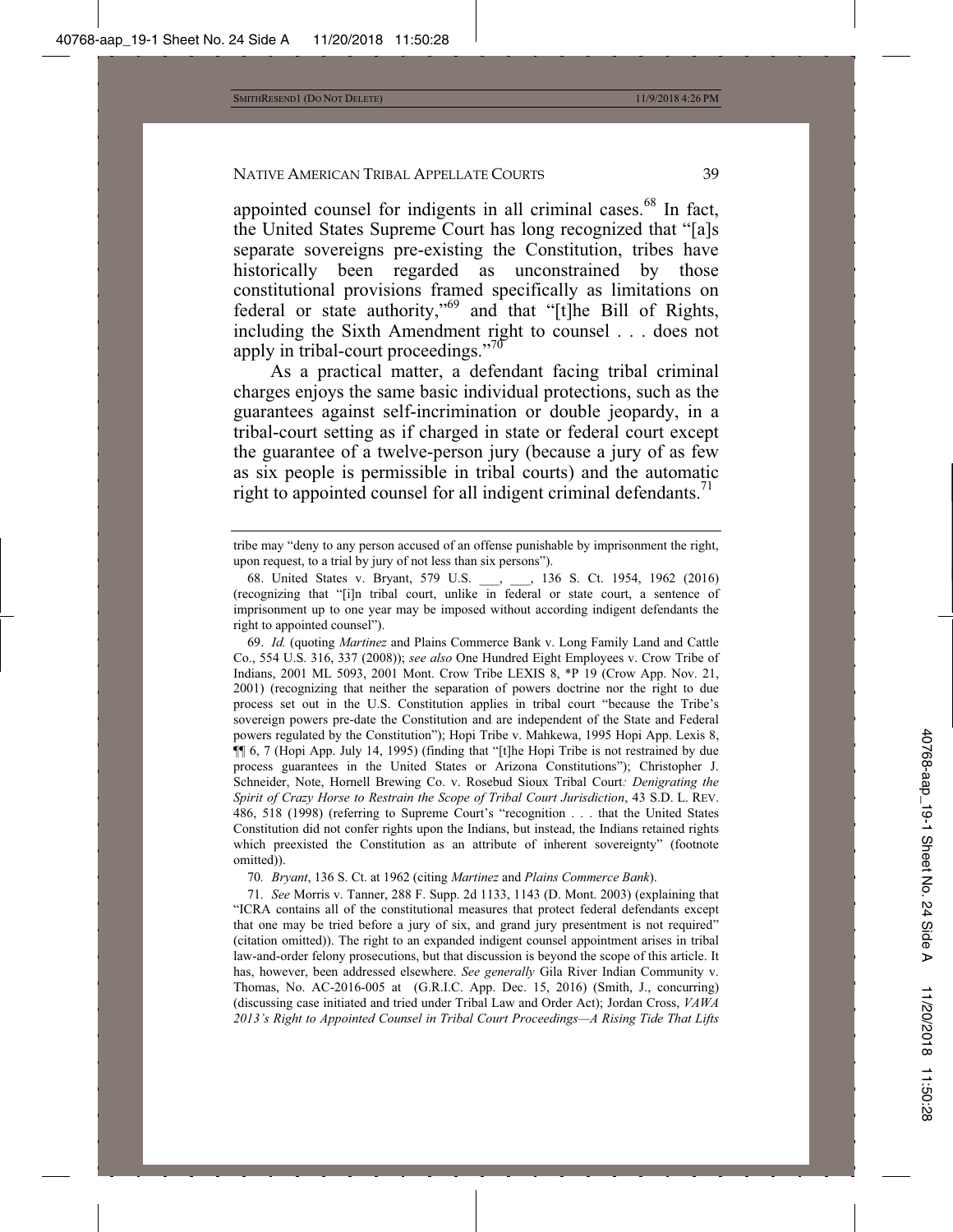Although tribal appellate courts have some clear distinctions from their state and federal court cousins, it would be short-sighted to underestimate the tribal appellate court or to presume that the tribal version of justice is somehow inferior.<sup>72</sup> Tribal courts are extremely diverse and not easily subject to generic pigeon-holing.<sup>73</sup> Their members include academics,<sup>74</sup> world-renowned social-activist lawyers,<sup>75</sup> and at least one

73. Craig Smith, Comment, *Full Faith and Credit in Cross-Jurisdictional Recognition of Tribal Court Decisions Revisited*, 98 CALIF. L. REV. 1393, 1417 n.151 (2010); Bill Kockenmeister, *Tribal Courts in Nevada Alive and Well*, 19 NEV. LAW. 26, 28 (Aug. 2011) (asserting that "[t]he old adage 'if you've seen one you've seen them all' certainly does not pertain to tribal courts in Nevada"). Judge Kockenmeister is the tribal judge for several different tribal trial courts, including the Bishop Paiute Tribal Court.

74*.* Paul Bender, a law professor at Arizona State University Sandra Day O'Connor School of Law, serves as Chief Justice on two tribal appellate courts. *See, e.g.*, *Paul Bender*, ARIZ. ST. UNIV.—PEOPLE (n.d.), https://isearch.asu.edu/profile/274462 (indicating that Professor Bender, a former law clerk to both Judge Learned Hand and Justice Frankfurter, "has served as a member of the Hopi Tribe's Court of Appeals, and is currently Chief Justice of the Fort McDowell Nation Supreme Court, and the San Carlos Apache Court of Appeals"); *see also, e.g.*, Adams v. Comm. on Appellate Court Appointments, 254 P.3d 367, 370 (Ariz. 2011) (same). Frank Pommersheim, a professor at the University of South Dakota School of Law, is the Chief Justice of the Cheyenne River Sioux Tribal Court of Appeals and an Associate Justice of the Rosebud Sioux Supreme Court. *See, e.g.*, *Frank Pommersheim*, UNIV. OF S.D. (2018), https://www.usd.edu/facultyand-staff/Frank-Pommersheim (indicating that Professor Pommersheim is the author of several books, "more than 40 law review articles, and more than 125 judicial opinions").

75*.* Walter Echo-Hawk was the chief legal counsel for the Native American Rights Fund (NARF), taught at both the University of Tulsa College of Law and the University of Hawai'i at MƗnoa William S. Richardson School of Law, and served on the Pawnee Nation Supreme Court. *See Walter Echo-Hawk Press Kit*, WALTER ECHO-HAWK (n.d.), http:// www.walterechohawk.com/data/press-kit/WEB\_Press\_Kit\_Echohawk\_20110202155551.pdf (including resume and other biographical information); *Walter Echo-Hawk*, UNIV. OF HAWAI'I AT MĀNOA—WILLIAM S. RICHARDSON SCHOOL OF LAW (2018), https://www. .law.hawaii.edu/person/walter-echo-hawk (noting that Echo-Hawk is a tribal judge as well as an attorney, author, and law professor); Christine Zuni Cruz, an appellate judge for the Southwest Intertribal Court of Appeals and an Associate Justice on the Isleta Court of Appeals, runs the Southwest Indian Legal Clinic as a professor and associate dean at the University of New Mexico School of Law and has also taught at the University of

*All Boats or a Procedural Windfall for Non-Indian Defendants?* 67 CASE W. RES. L. REV. 379, 429 (2016).

<sup>72</sup>*. See, e.g*., Howe v. Ellenbecker, 774 F. Supp. 1224, 1232 n.6 (D. S. D. 1991) (noting importance of recognizing that tribal courts are "legitimate tribunals for the resolution of disputes that come within tribal jurisdiction"); United States v. Walking Crow, 560 F.2d 386, 388–89 (8th Cir. 1977) (pointing out that "tribal courts are not the creations of the federal Constitution or of federal statutes, and that their jurisdiction is inherent with respect to all matters that have not been taken away from them"); *see generally* Nell Jessup Newton, *Tribal Court Praxis: One Year in the Life of Twenty Indian Tribal Courts*, 22 AM. INDIAN L. REV. 285 (1998).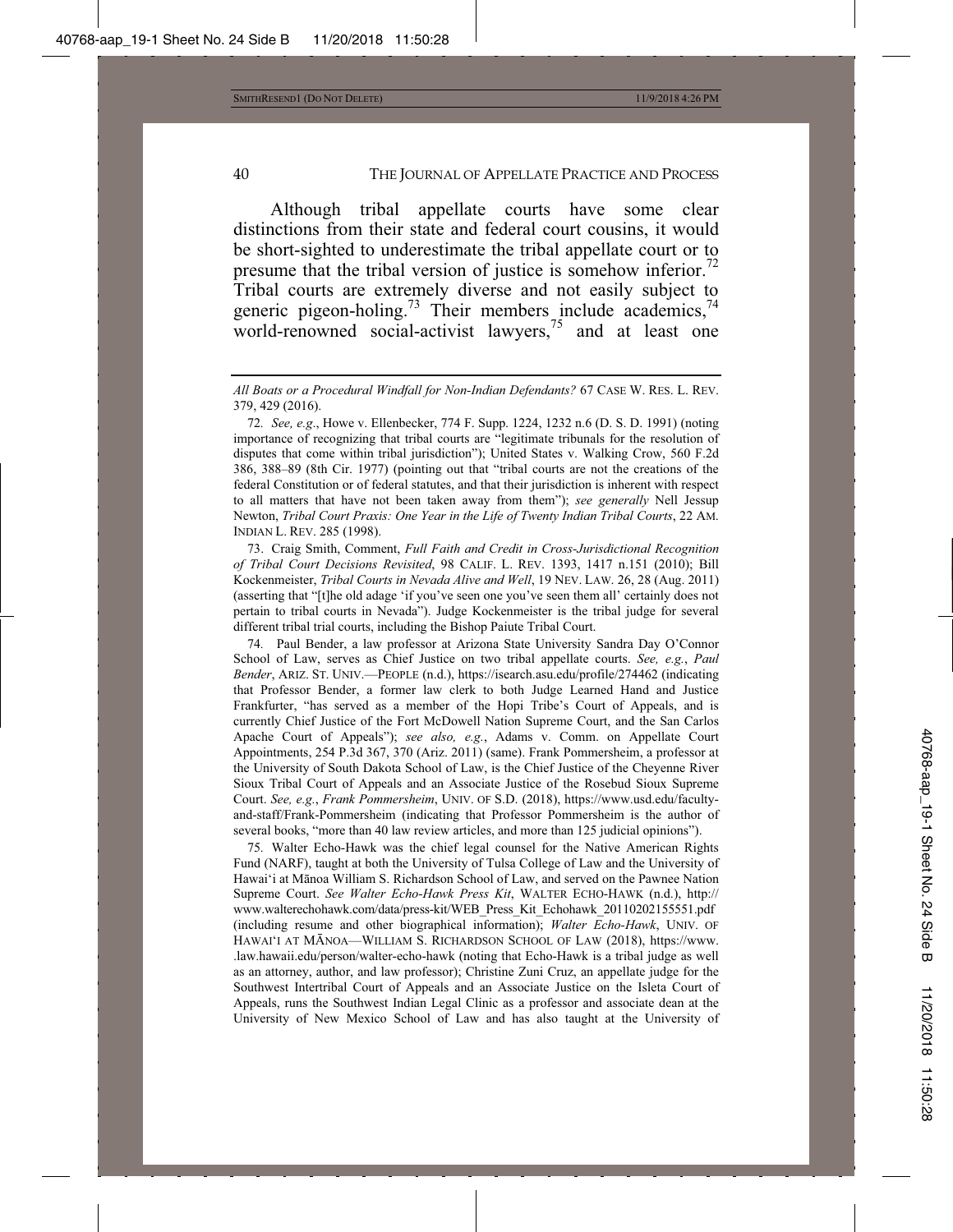person who eventually became a U.S. Attorney and then a federal district judge, and has been garnering consideration for an appointment to the Supreme Court.<sup>76</sup> With this range of judicial qualifications on tribal appellate courts, it comes as no surprise to learn that a decision by a tribal appellate court of last resort interpreting a tribal constitution or tribal laws can bind the state or federal courts. $77$  Presuming that the tribal appellate jurists lack the résumés of other judges grossly underestimates and overlooks the truth and documented facts. Tribal appellate judgeships, which are usually part-time jobs, can allow the tapping of outside legal talent not normally available for fulltime judgeships.

## V. PRACTICAL CONSIDERATIONS FOR JUDGES

Many tribal judges are non-Indians.<sup>78</sup> There is a shortfall of qualified, worthy, and interested judicial candidates to cover all

77*. See, e.g*., Marceau v. Blackfeet Hous. Auth., 519 F.3d 838, 843 (9th Cir. 2008) (pointing out that "principles of comity generally require federal courts to dismiss, or abstain from deciding, cases in which a party asserts that an Indian tribal court possesses concurrent jurisdiction" and that "[o]rdinarily, exhaustion of tribal remedies is mandatory" (citations omitted)), *rev'd in part on other grounds*, 540 F.3d 916 (9th Cir. 2008)*.* Courts in some states, such as New Mexico, certify questions of tribal law to tribal courts instead of answering a tribal-law question without tribal input. *See e.g*., Reed C. Easterwood, Note, *Indian Self-Determination: The Federal Government, New Mexico, and Tribes in the Wake of* Cheromiah, 38 N.M. L. REV. 453, 479 (2008) (noting efficiency of "allowing Tribes to answer difficult tribal law questions").

78. Julie Cavanaugh-Bill, *The ABCs of Practicing in Tribal Court*, 19 NEV. LAWYER 42, 42 n.1 (Aug. 2011) (acknowledging that "[m]any tribal court judges are non-Indians"); Wenona T. Singel, *The Institutional Economics of Tribal Labor Relations*, 2008 MICH. ST. L. REV. 487, 501 (2008) (noting that it is "very common for non-Indians to serve as judges on tribal courts" (footnote omitted)).

Saskatchewan College of Law. *See, e.g.*, *Professor Christine Zuni Cruz*, UNIV. OF N.M. SCHOOL OF LAW (n.d.), http://lawschool.unm.edu/faculty/zuni-cruz/ (describing Professor Zuni Cruz's background).

<sup>76.</sup> R. Kyle Alagood, *A Hard-to-Obstruct Supreme Court Nominee: Diane Humetewa FTW*, HUFF POST—THE BLOG (Feb. 16, 2016 (updated Feb. 27, 2016)), http://www. huffingtonpost.com/r-kyle-alagood/a-hardtoobstruct-supreme- b 9237712html. A former member of the Hopi Appellate Court, Judge Humetewa is now a federal district judge and a professor at Arizona State University Sandra Day O'Connor School of Law. *Id.*; *see also* Julie Newberg, *ASU Advisor Diane Humetewa Named 1st American Indian Woman Federal Judge*, ARIZ. ST. UNIV. SANDRA DAY O'CONNOR COLLEGE OF LAW (n.d.), https//: law.asu.edu/content/asu-advisor-diane-humetewa-named-1st-american-indian-woman-federal -judge-0 (describing Judge Humetewa's background and reporting her reaction to her thennew appointment as federal judge).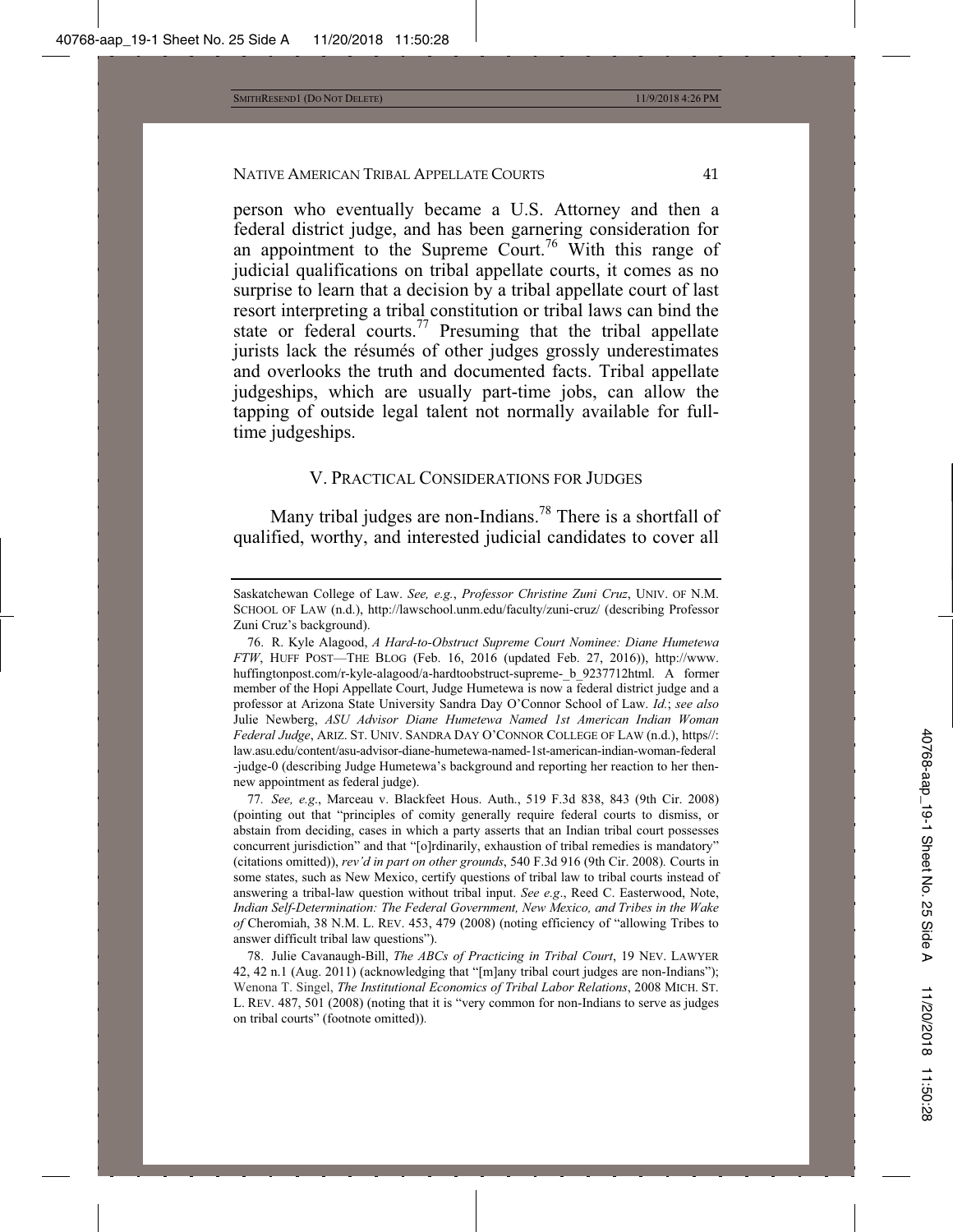potential appellate judgeships in Indian Country.79 On the other hand, many retired appellate judges, such as the late Chief Justice Frank F. Drowota, III, of the Tennessee Supreme Court,<sup>80</sup> have a wealth of experience that could be offered to the tribal appellate system. The retired appellate judge interested in entering into this arena could contract with a smaller tribe and work from home in another part of the United States in a manner similar to the way in which the judges of the various federal courts of appeals work together even though their chambers are located throughout the several states in each circuit. The caseload of most tribal appellate courts is not overwhelming just a fraction of the number of cases a tribal trial court typically handles.<sup>81</sup>

81. Curley v. David, 1999 Navajo Sup. Lexis 13, \*3 (Navajo Sept. 1, 1999) (pointing out that the Supreme Court of the Navajo Nation "has a fraction of the caseload of the trial

<sup>79.</sup> *Cf.* Michael J. Kelly, *The Kurdish Regional Constitution Within the Framework of the Iraqi Federal Constitution: A Struggle for Sovereignty, Oil, Ethnic Identity, and the Prospects for a Reverse Supremacy Clause*, 114 PENN ST. L. REV. 707, 762 (2010) (noting that tribal judges were at that time "mostly white," as were "the public defenders and prosecutors," and attributing this phenomenon to the "very low enrollment of Native Americans in law schools"); *see also* Puyallup Tribe v. Conway, 1996 Puyallup Trib. Lexis 9, \*8 (Puyallup Tribal Ct. Aug. 14, 1996) (recognizing that "[t]he number of cases on the docket is increasing, monetary support is often insufficient, and the number of Trial Court judges and staff frequently does not meet increasing demands"); *id.* at \*8 n.10 (comparing resources totaling \$2914.45 devoted to each case in a representative federal district court with "as little as \$50" in some tribal courts).

Although the job of the tribal appellate judge is rewarding on its own terms, it may bear noting that many tribal appellate courts are located near, or actually in, beautiful natural areas such as the Grand Canyon. To reach the Hualapai Nation's tribal courts, for example, the incoming judge helicopters into the bottom of the Grand Canyon . . . unless he or she prefers to hike or ride a pack mule or donkey down into the Canyon. Time spent hearing oral arguments in these surroundings adds a great deal to the experience of being a contract appellate judge in a tribal justice system.

<sup>80.</sup> Chief Justice Drowota retired from the Tennessee Supreme Court in 2006 after thirty-five years on the bench, twenty-five of them on the Tennessee Supreme Court. He was on the Tennessee Court of Appeals from 1974 to 1980. *See* Lisa Lippy & Marshall Davidson, *The Retirement of Chief Justice Frank F. Drowota, III: A Tribute to a Legal Legend and All Around Nice Guy*, 3 TENN. J.L. & POLICY 95, 95, 98 (2006), *available at* http://trace.tennessee.edu/cgi/viewcontent.cgi?article=1049&context=tjlp. The Tennessee Bar Association's Outstanding Judicial Service Award is named in honor of Chief Justice Drowota. *See, e.g.*, *TBA Honors Chancellor Butler for Outstanding Judicial Service*, TENN. ST. CTS. (July 16, 2015), www.tsc.state.tn.us/news/2015/07/16/tba-honors-chancellorbutler-outstanding-judicial-service (explaining that "[t]he Drowota Award is given to a judge or judicial branch official of a federal, state or local court in Tennessee who has demonstrated extraordinary devotion and dedication to the improvement of the law, the legal system and the administration of justice as exemplified by the career of former Supreme Court Justice Frank F. Drowota III").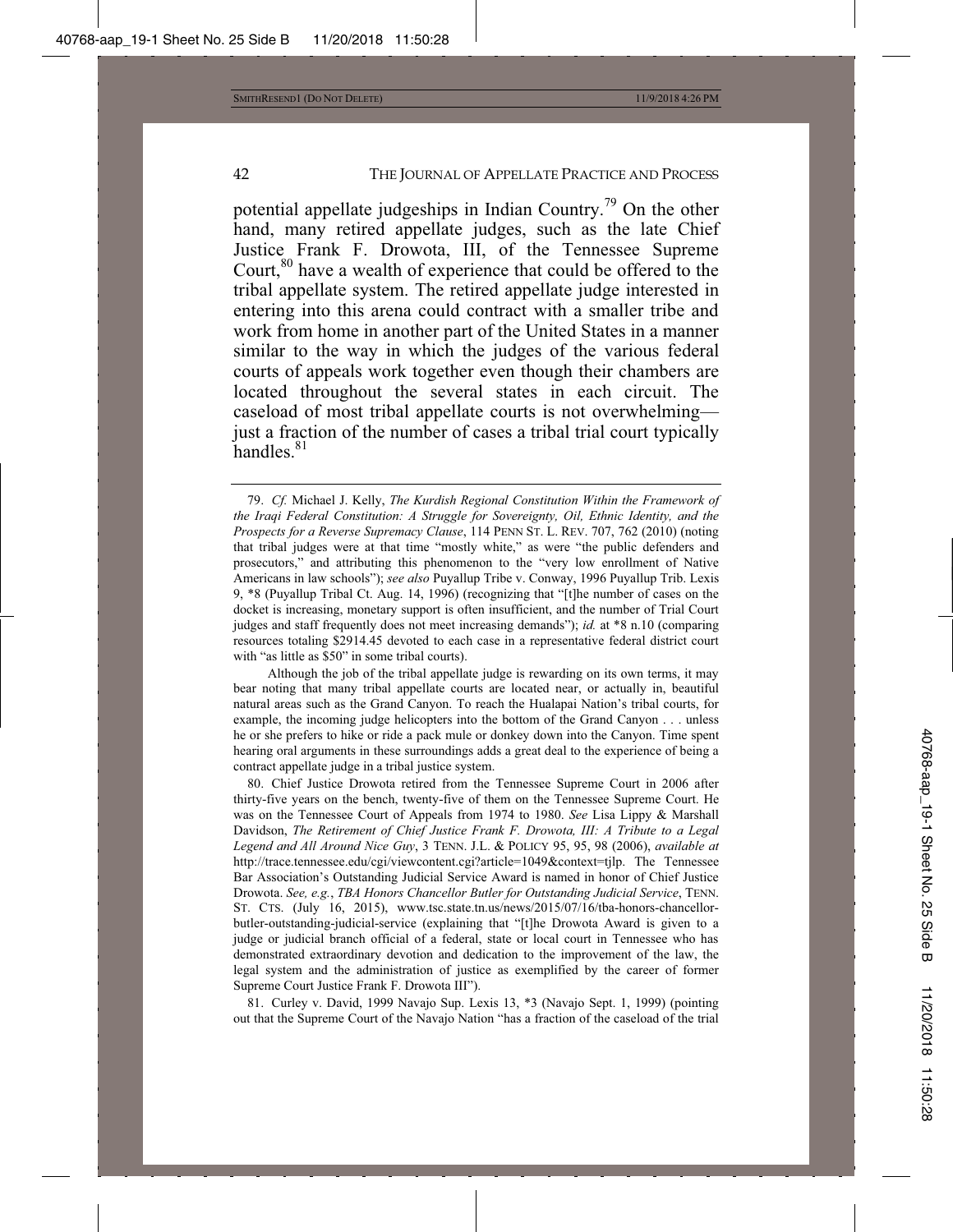Many jurists may be reluctant to venture into the world of tribal courts because they are not already familiar with federal Indian law, but tribal courts have much to gain from the outside experience of seasoned state and federal judges.<sup>82</sup> Sitting as a tribal appellate judge can be a way of discharging the judge's duty to help promote access to justice. $83$  Applying tribal constitutions and ordinances does not differ from applying the constitutional and statutory provisions relevant to the cases heard in any other forum. The retired appellate judge who needs focused training to become proficient in Indian law can turn to the National Judicial College, $84$  which offers a certification in Tribal Judicial Skills.<sup>85</sup> Also, the National Tribal Judicial

84. The National Judicial College, created in 1963, is located at the University of Nevada at Reno. *About the NJC*, NAT'L JUDICIAL COLL. (2015–2018), http://www.judges .org/about/the-njc-experience/history (providing general information about NJC programs).

85. Many of the NJC Tribal Judicial Skills classes are available online. *See, e.g.*, *Certificate Program Requirements—Tribal Judicial Skills*, NAT'L JUDICIAL COLL. (2015– 2018), http://www.judges.org/academic/certificate-program/tribal-judicial-skills/ (providing list of classes offered). Another excellent web-based option for judges interested in learning Indian law is the Native American Studies Graduate Certificate offered by Montana State University. *See Online Certificate in Native American Studies*, MONT. ST. UNIV. (n.d.), http://catalog.montana.edu/graduate/letters-science/native-american-studies/ online-certificate-native-american-studies/; *see also Special Considerations for the Rural Court Judge*, NAT'L JUDICIAL COLL. (Aug. 1, 2016), http://www.judges.org/specialconsiderations-rural-court-judge/ (describing online course "specifically designed for judges who preside over courts in rural areas and small, possibly isolated jurisdictions," which covers many topics relevant to the work of a judge on a tribal appellate court). The author is one of several judges from across the United States who team-teach the Rural Courts class for the NJC. *See id.* (noting that "[t]his course is taught by judges who preside over small and rural jurisdictions around the country, and understand the special issues confronting rural judges").

courts, and has been specifically created as a court of review and granted review authority by the Navajo Nation Council"); P.C. & M. Constr. Co. v. Navajo Nation, 1993 Navajo Sup. Lexis 1, \*7 (Navajo Aug. 26, 1993) (acknowledging the "enormous caseload of the trial courts").

<sup>82.</sup> Mustang Fuel Corp. v. Hatch, 890 F. Supp. 995, 999–1000 (W.D. Okla. 1995) (recognizing that case involved both issues of federal law and issues previously decided by Cheyenne–Arapaho Supreme Court); *see also* B.J. Jones, *Welcoming Tribal Courts into the Judicial Fraternity: Emerging Issues in Tribal-State and Tribal-Federal Court Relations*, 24 Wm. Mitchell L. Rev. 457, 476 (1998) (noting that "[c]ultural and legal education in the judicial forum is by no means a one-way street" and discussing ways in which federal and state courts and judges can work with tribal courts and judges).

<sup>83.</sup> *See, e.g.*, ABA MODEL CODE OF JUDICIAL CONDUCT at Canon 1, R. 1.2 cmt. [4] (Feb. 2007), https://www.americanbar.org/content/dam/aba/migrated/judicialethics/ABA\_ MCJC approved.authcheckdam.pdf (providing that "[j]udges should . . . promote access to justice for all").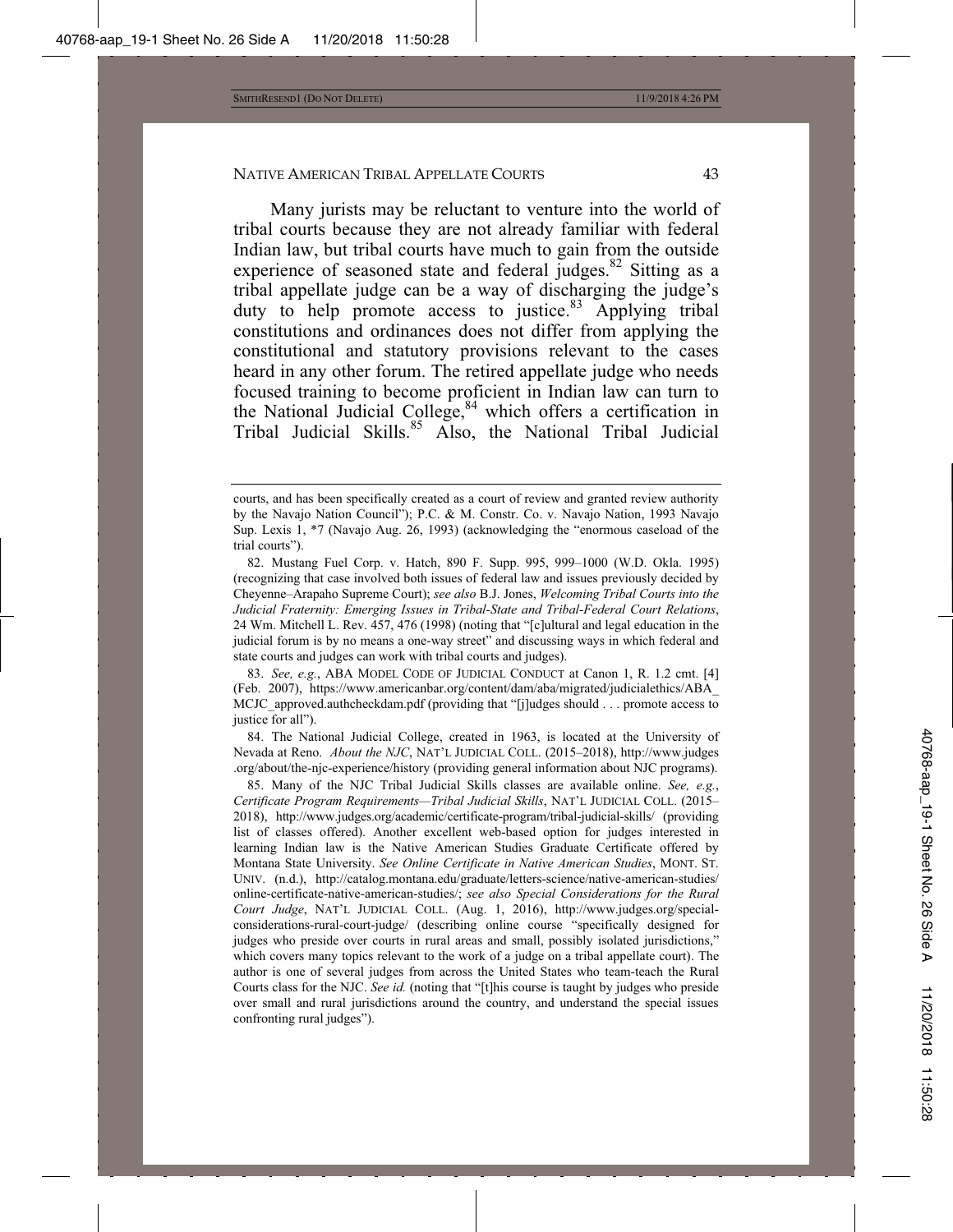Center, the country's premier tribal-court judges' resource center, is housed at the NJC.<sup>86</sup>

If you are an active or senior appellate judge interested in embracing the opportunity of a new judicial challenge<sup>87</sup> that allows you to share your accumulated insight, wisdom, and experience,<sup>88</sup> a position on a tribal appellate court might be right for you. Judicial openings on tribal courts, at both the trial and appellate levels, are posted on websites such as Michigan State's "Turtle Talk," which is updated with new tribal-court jobs every Friday.89 Also, some state bar associations, some tribal bar

88. *Cf.* Dep't of Human Res. v. Howard, 918 A.2d 441, 449 (Md. App. 2007) (recognizing, in a case that did not involve tribal courts, the "inherent wisdom" of retired judges, acknowledging the public's and the judiciary's debt to "those retired judges who render continuing service in the discharge of the business of the courts," and characterizing as "invaluable" the "abundance of experience brought to bear by retired judges . . . in the administration of justice").

89*. E.g.*, Neoshia Roemer, *Friday Job Announcements*, TURTLE TALK (July 6, 2018), https://turtletalk.wordpress.com/2018/07/06/friday-job-announcements-82/ (listing various law- and court-related jobs, including two tribal-court judgeships).

<sup>86</sup>*. See The National Judicial College Tribal Judicial Center*, NAT'L JUDICIAL COLL. (2015–2018), http://www.judges.org/ntjc/ (providing an overview of resources available). It would be hard to express how valuable it is for the attorney who also sits as a part-time jurist on a tribal appellate court to have access to NJC judges' training. Its offerings include, for example, an appellate-judge certification program and scholarship-funded training offerings that provide CLE credits for attorneys acting as judges. *See Certificate Program Requirements—Appellate Judicial Skills*, NAT'L JUDICIAL COLL. (2015–2018), http://www.judges.org/academic/certificate-program/appellate-judicial-skills/ (describing appellate-judge certificate program); *Scholarships*, NAT'L JUDICIAL COLL. (2015–2018, http://www.judges.org/courses/scholarships/ (linking to list of available scholarships and information about the application process, and also linking to a list of current courses that includes as of this writing options like "21st Century Oral Arguments" and "Logic and Opinion Writing," both of which would be of use to the attorney acting as a judge on a tribal appellate court).

<sup>87.</sup> The cases before some tribal appellate courts can even involve international law. The lands of the Tohono O'odham Nation, for example, are currently a major focal point in connection with the construction of the proposed border wall with Mexico, while the lands of the Saint Regis Mohawk Indian Tribe overlap the border between the United States and Canada. *See, e.g.*, *No Wall*, OFFICIAL WEB SITE OF THE TOHONO O'ODHAM NATION (2016), http://www.tonation-nsn.gov/nowall/ (pointing out that "[t]he Tohono O'odham have resided in what is now southern and central Arizona and northern Mexico since time immemorial," that "[l]ong before there was a border, tribal members traveled back and forth" across what is now the border between the United States and Mexico, and that "the Nation has opposed fortified walls on the border for many years"); *History of Tribal Government*, SAINT REGIS MOHAWK TRIBE (n.d.), https://www.srmt-nsn.gov/history\_of\_ tribal\_government (pointing out that "[t]he Mohawk are traditionally the keepers of the Eastern Door of the Iroquois Confederacy," that the tribe's "original homeland is the north eastern region of New York State extending into southern Canada and Vermont," and that the tribe was historically "the Iroquois nation closest to Albany and Montreal").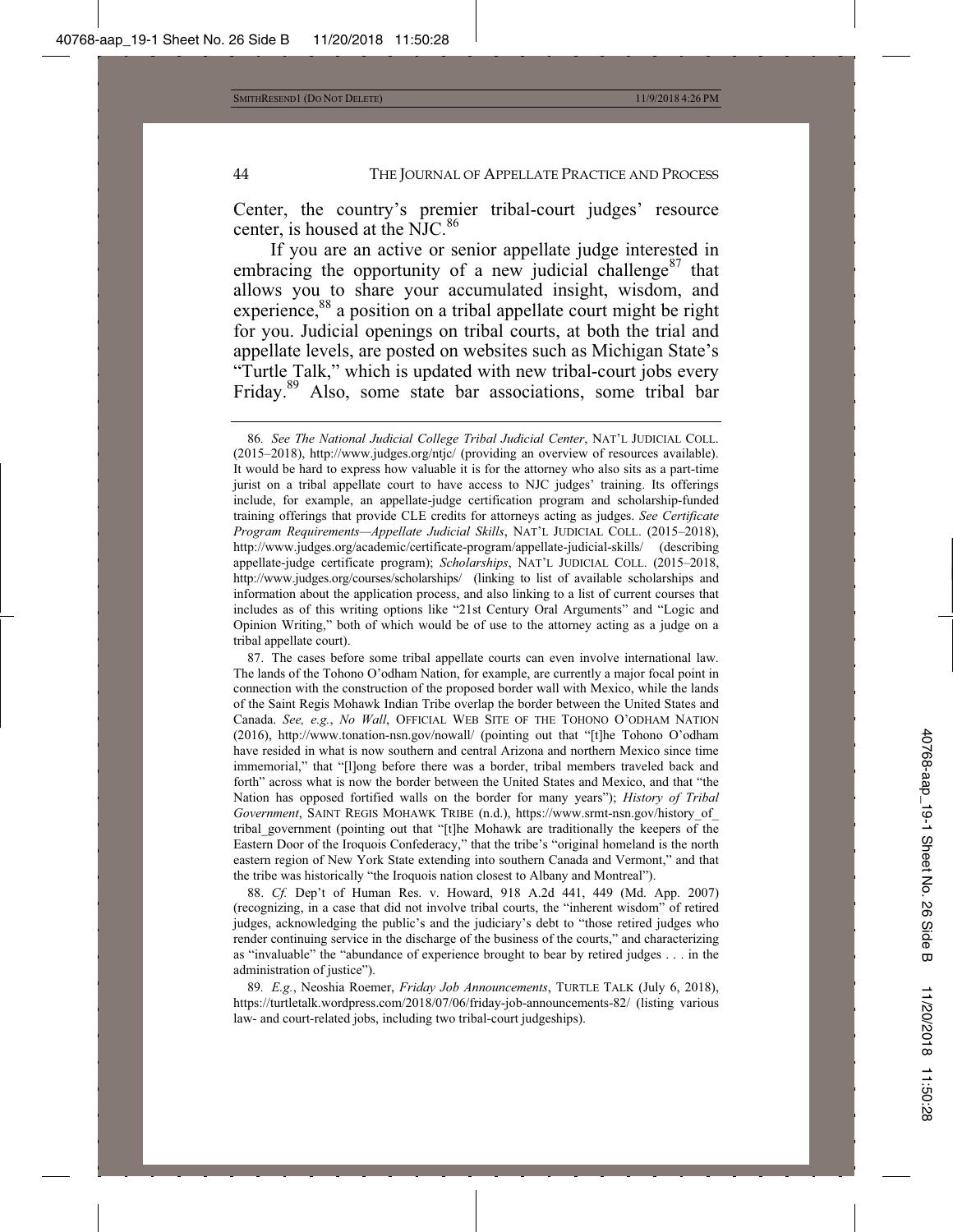associations, and some individual tribes post job openings for trial and appellate judges on their own sites.<sup>90</sup> The opportunities for professional growth and public service that the tribal court system offers the experienced jurist should not be overlooked or underestimated.

# VI. PRACTICAL CONSIDERATIONS FOR LAWYERS<sup>91</sup>

Prior to beginning service as a part-time tribal appellate judge, I presented approximately 700 appeals in various state, federal, and military courts. Since sitting as a contract tribal appellate judge, I have presented approximately 100 more state and federal appeals. Sitting as a tribal appeals judge changed my approach to presenting appeals. Unlike an appellate advocate, the appellate judge answers legal questions and educates the bar and the public about those legal issues. A better understanding of how the appellate judge thinks comes from the advocate's acting as an appellate judge herself, which offers the advocate invaluable insight into the best means of persuasion when writing briefs and answering questions at oral argument.

The only caveat a lawyer seeking a tribal appellate judgeship should keep in mind is that the candidate pool is extremely rich with talent, including law professors who are experts in tribal law, such as Arizona State University Sandra J. O'Connor College of Law Professor Robert N. Clinton.<sup>92</sup> Yet if you are an appellate attorney interested in broadening your expertise while providing an important public service, you

<sup>90</sup>*. See, e.g.*, *Job Postings*, NAT'L NATIVE AM. BAR ASS'N (n.d.), http://www.native americanbar.org/job-postings-2/; *RFQ Pro Tem Judge*, NOOKSACK INDIAN TRIBE— HUMAN RESOURCES (June 2016), http://nooksacktribe.org/wp-content/uploads/2011/12/ RFQ-pro-tem-judge.pdf.

<sup>91.</sup> Many of the education and training opportunities available for judges interested in expanding their knowledge of Indian law are also available to lawyers who act as appellate judges on tribal courts. *See, e.g.*, notes 84–86, *supra*.

<sup>92</sup>*.* Professor Clinton teaches and writes about federal Indian law, tribal law, and Native American history, and is a co-author of textbooks about Indian law. *Robert Clinton*, ARIZ. ST. UNIV. SANDRA DAY O'CONNOR COLL. OF L. (n.d.), https://isearch.asu.edu/ profile/321397. He is also Chief Justice of the Hopi Appellate Court and the Winnebago Supreme Court, a Justice of the Colorado River Indian Tribes Court of Appeal and the Hualapai Court of Appeals, and a Judge pro tem for the San Manuel Band of Serrano Mission Indians Tribal Court, and was for twenty years a Justice of the Cheyenne River Sioux Court of Appeals. *Id.*